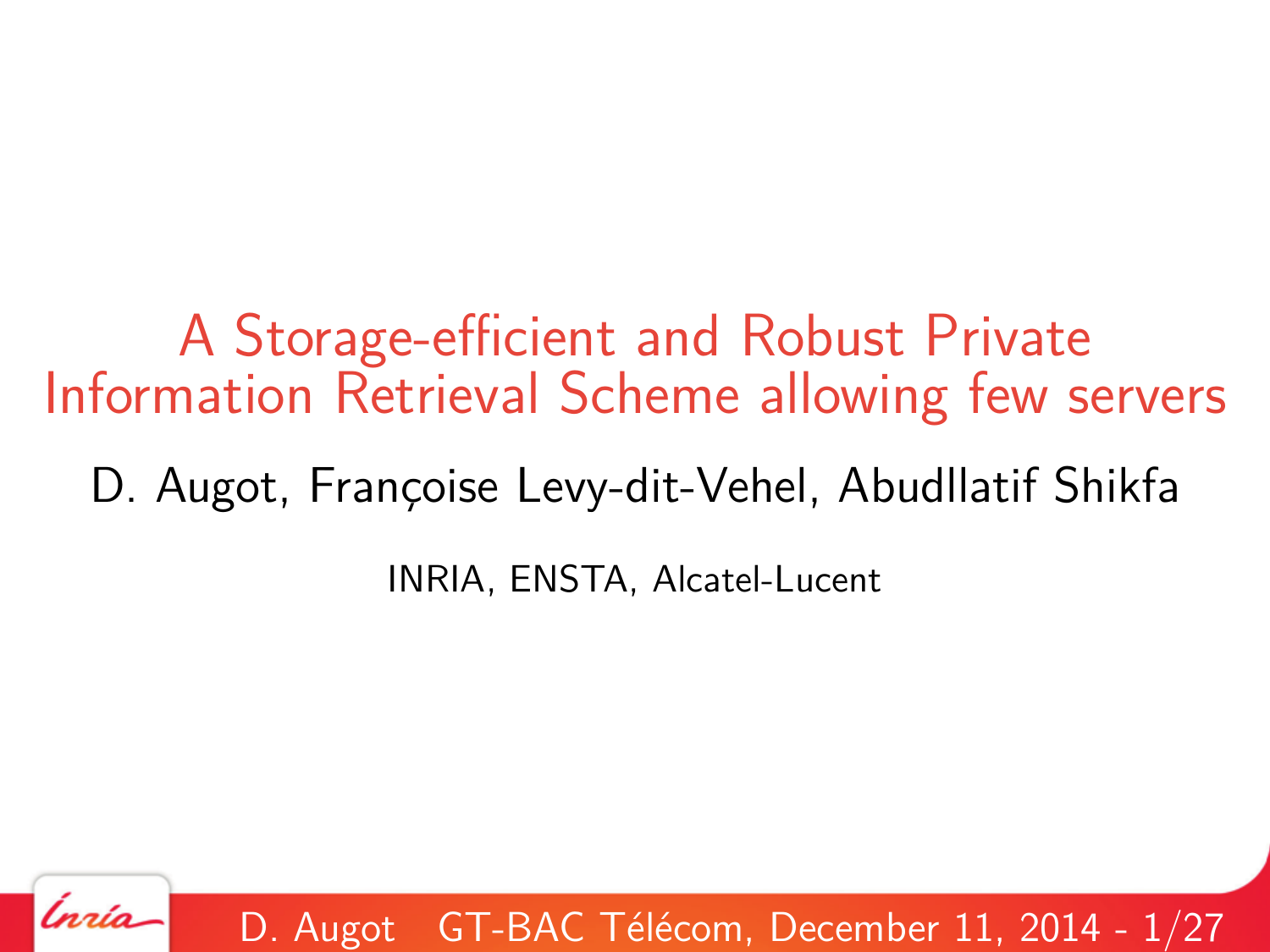## **Outline**

- $\blacktriangleright$  LDC codes
- $\blacktriangleright$  Application to PIR
- $\blacktriangleright$  Particular case of Reed-Muller and Derivative codes
- $\triangleright$  A better reduction

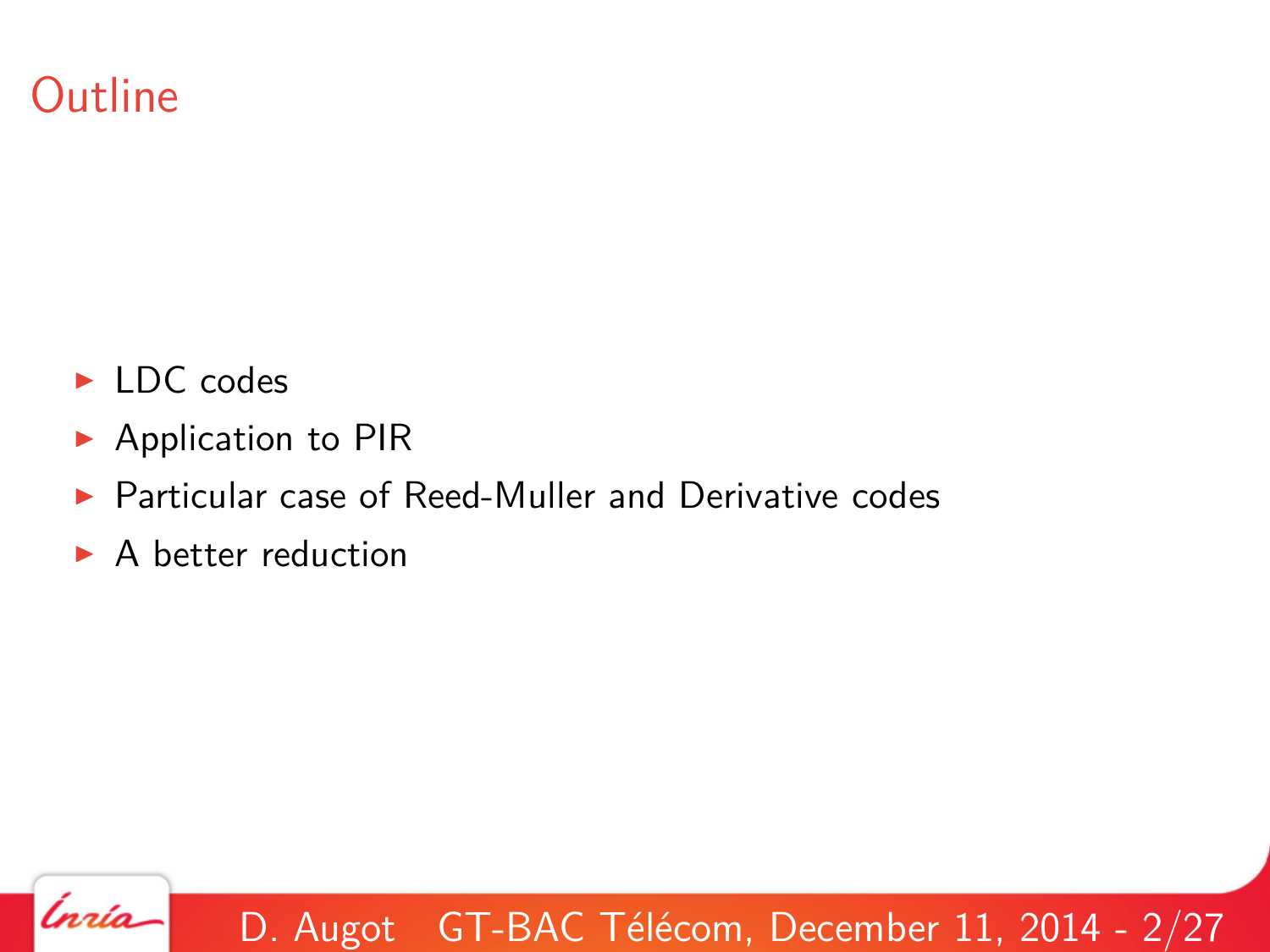## Information Theoretic PIR

- $\triangleright$  User wants to retrieve  $T[j]$  from a table T on a remote Server S
- **Property:** j and the returned  $T[j]$  should be unknown to Server
- $\blacktriangleright$  Scenario:

.<br>nrío

- $\triangleright$  a centralized database of health records is kept by ObamaCare: doctors, nurses, etc, make queries about their patient, without revealing his identity
- $\blacktriangleright$  "information theoretic".

 $Pr(j|after the protocol is run) = Pr(j)$ 

 $\triangleright$  With one server, we have a "Shannon-like" Theorem: The whole database has to be downloaded

D. Augot GT-BAC Télécom, December 11, 2014 -  $3/27$  $3/27$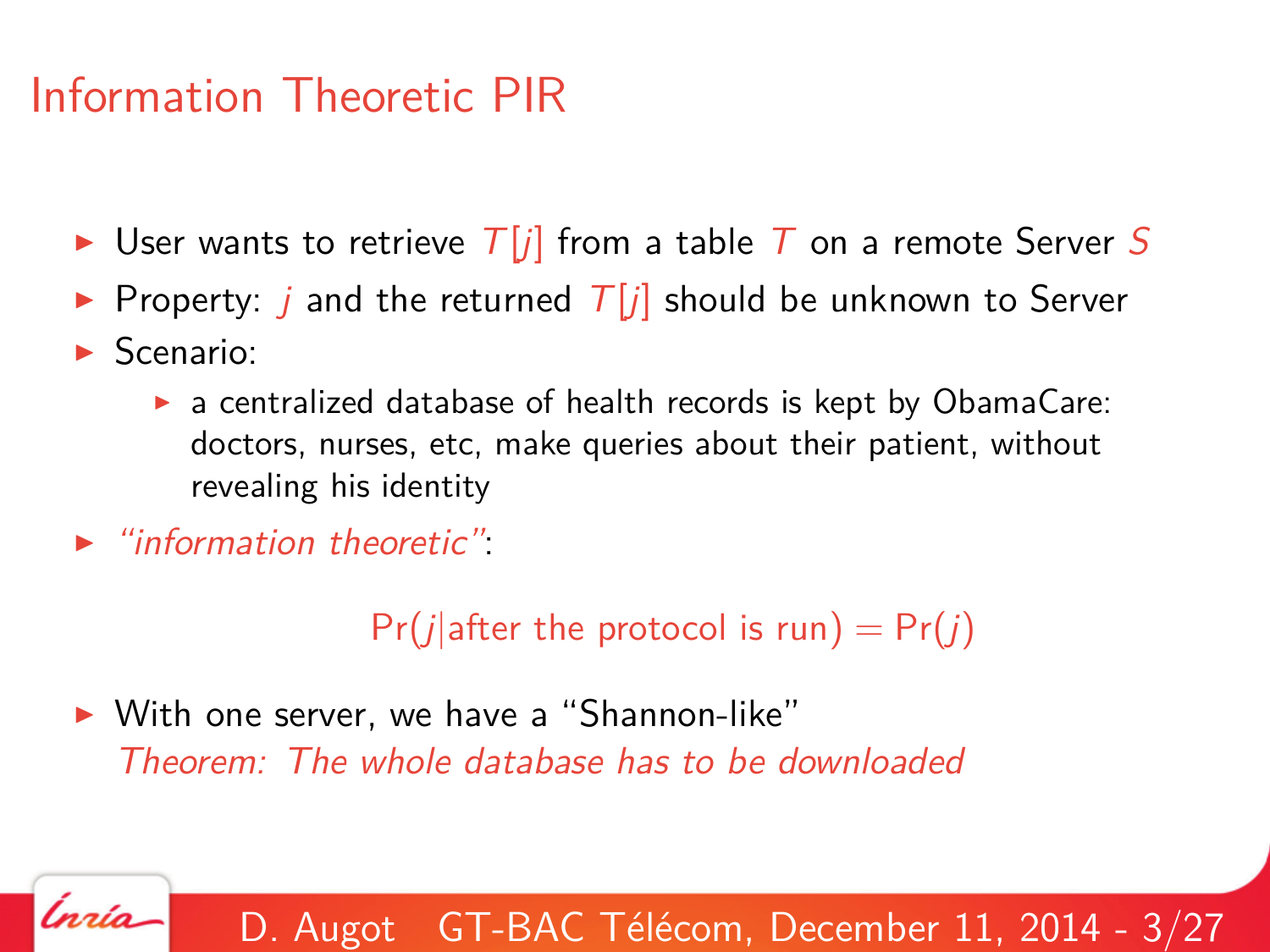# Information theoretically secure PIR

With several servers:

rría



Can be achieved with Locally Decodable Codes (Katz-Trevisan00)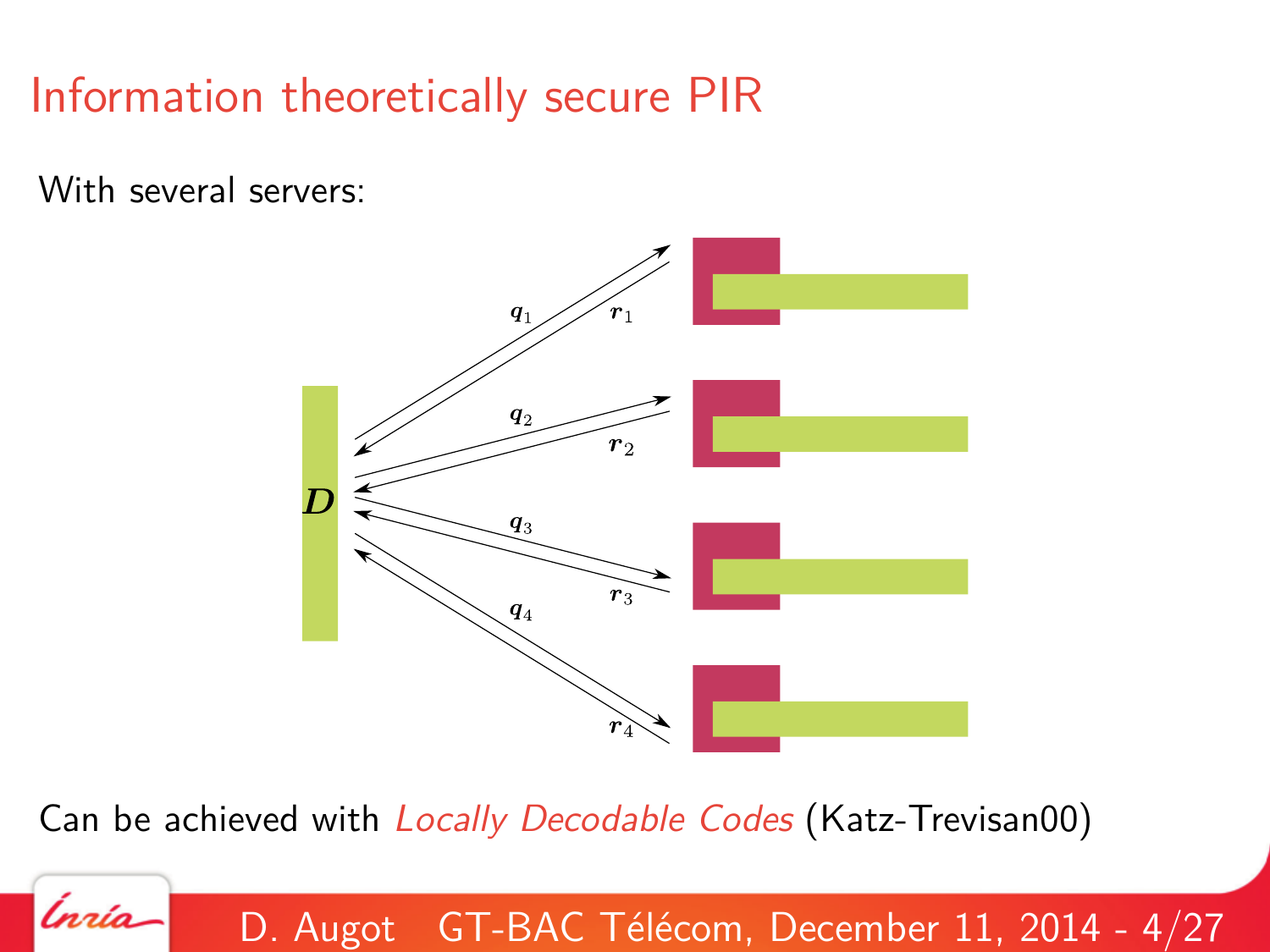# Coding

#### Definition (Code)

Given two alphabets  $\Delta$ ,  $\Sigma$ , a *code* is given by its encoding map  $C: \Delta^k \to \Sigma^n$ .

 $\triangleright$  The data (or message) D is transformed C into a (longer) codeword using a generating matrix (linear code)

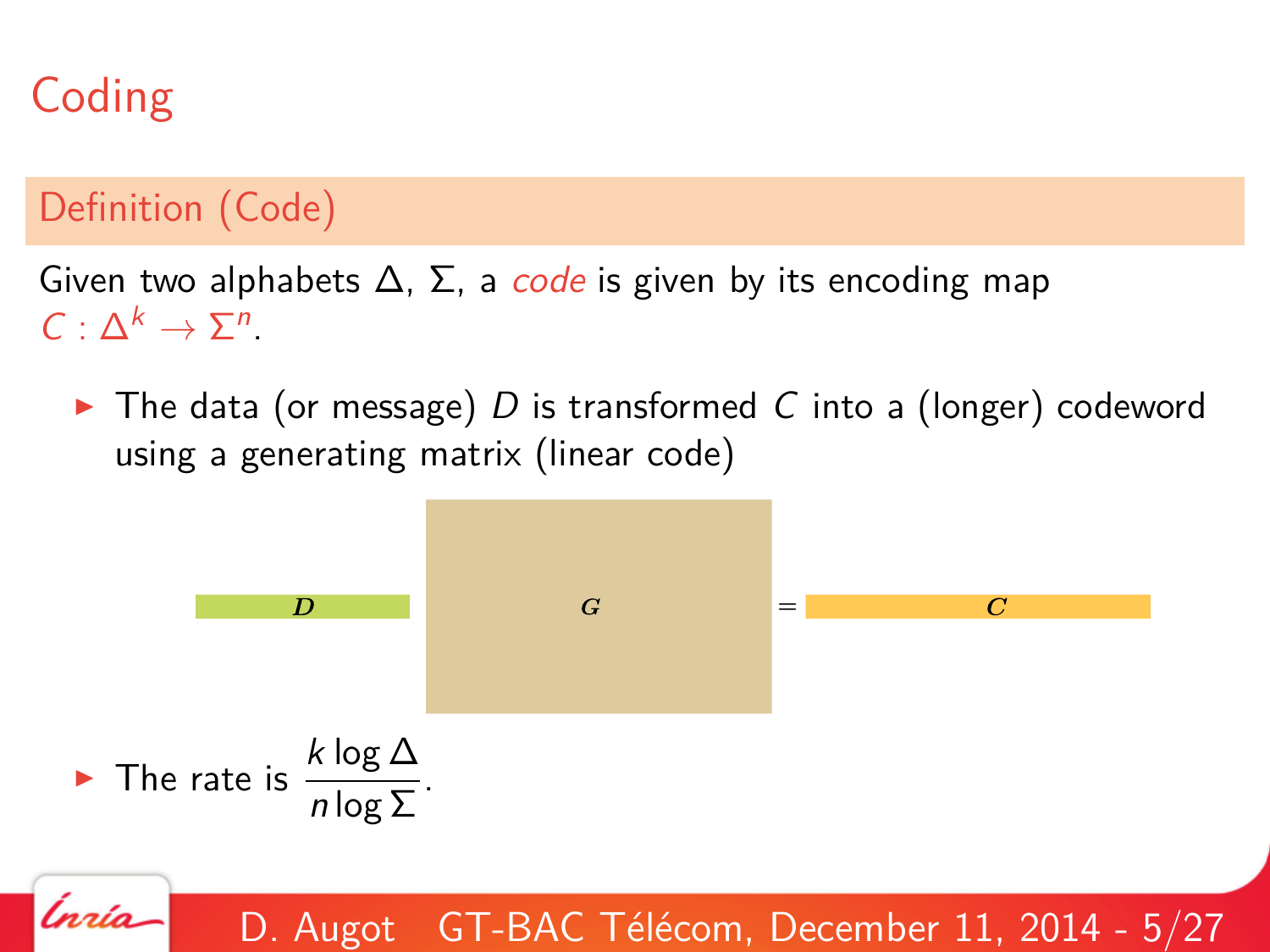## LDC (Locally Decodable Code) definition

A code  $C: \Delta^k \rightarrow \Sigma^n$  is  $(\ell, \delta)$ -locally decodable if:

there exists a randomized decoding algorithm  $\mathcal{A}^{\mathcal{Y}}(j)$  such that:

- 1. on input *j*, given *oracle access* to  $y \in \sum^n$
- 2. A makes at most  $\ell$  queries to y:

$$
q_1,\ldots,q_\ell\in[1,n]
$$

- 3. A receives  $a_1, \ldots, a_\ell \in \Sigma$
- 4. compute  $\tilde{\mathsf{x}}_j = \mathcal{A}^{\mathsf{y}}(j, a_1, \dots, a_\ell) \in \Delta$

5. when

'nrío

 $d(C(x), y) < \delta n$ 

$$
\Pr[\mathcal{A}^{\mathcal{Y}}(j) = x_j] \geq \frac{2}{3}
$$

Furthermore, the code is  $smooth$  if each query  $q_j$  is uniform random.

D. Augot GT-BAC Télécom, December 11, 2014 -  $6/27$  $6/27$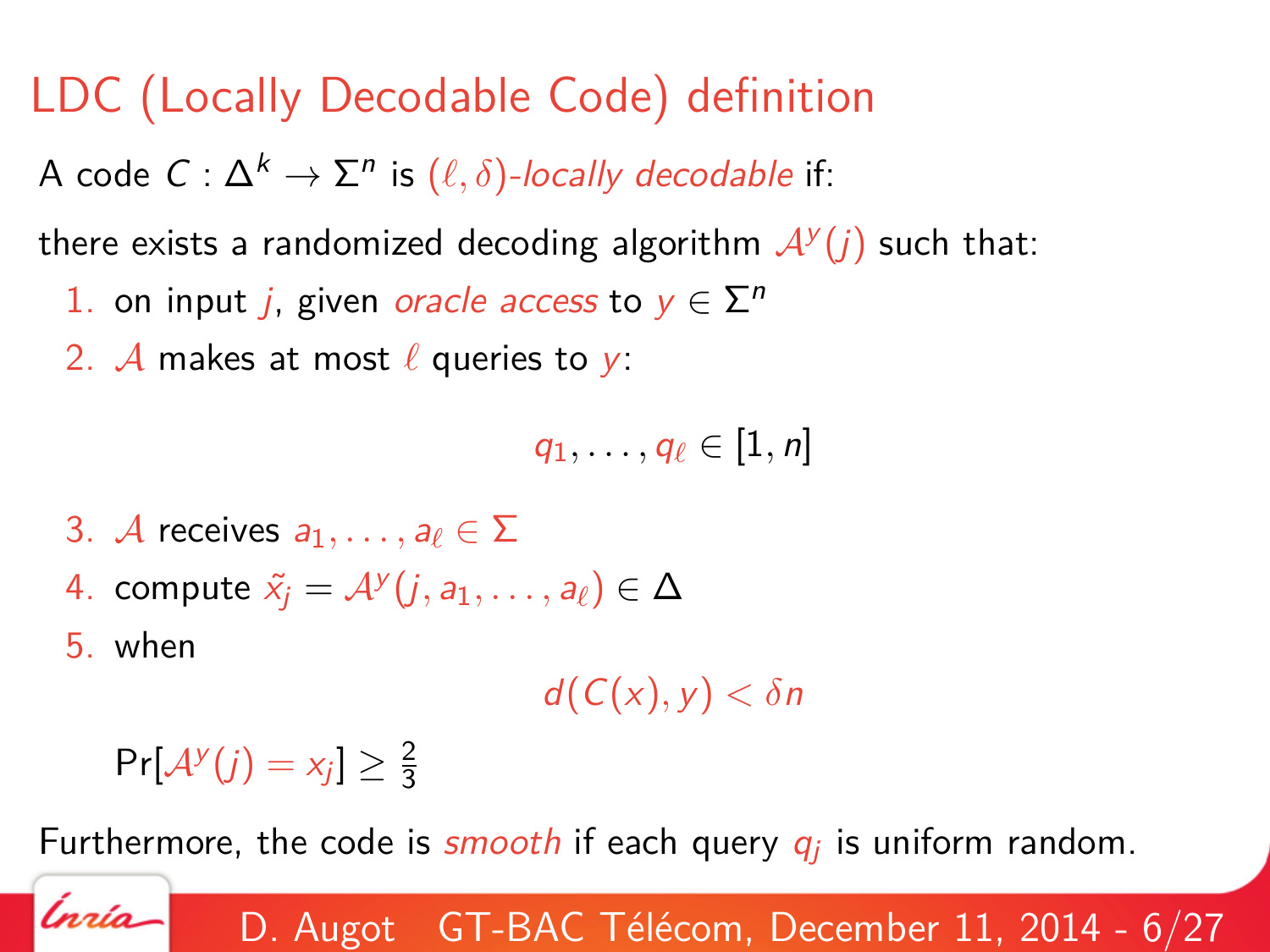'nrío

#### Definition (Locally Correctable Code)

A code  $C \subset \Sigma^n$  is  $(\ell, \delta)$ -locally correctable if there exists a randomized decoding algorithm  $\mathcal A$  such that:

- 1. given oracle access to  $y \in \sum^n$ , A makes at most  $\ell$  queries to y.
- 2. on input *i*, output  $A^y(i)$
- 3. when  $d(c, v) < \delta n$ .

 $Pr[\mathcal{A}^y(i) = c_i] \geq \frac{2}{3}$ 3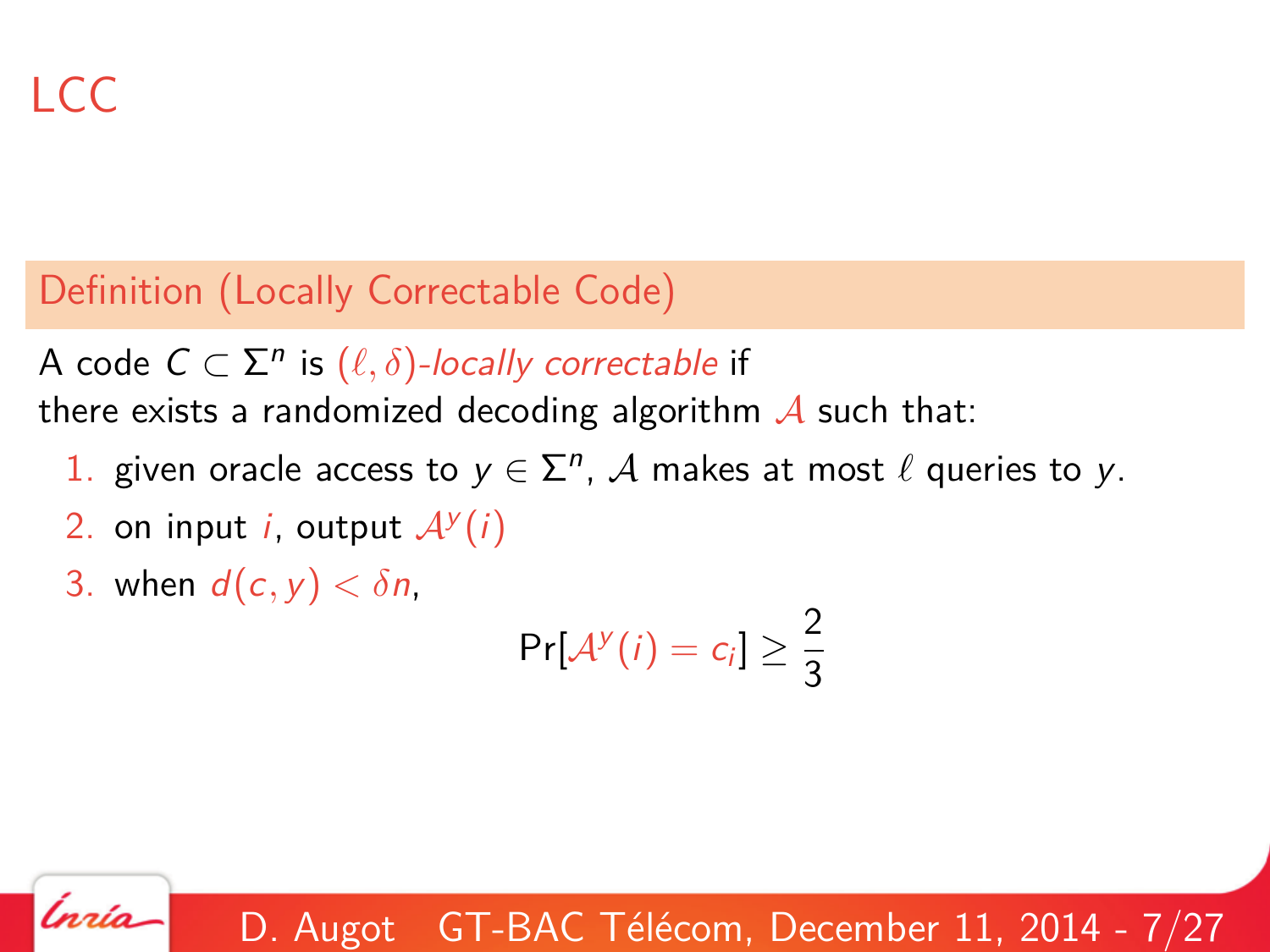#### Theorem

A  $\mathbb{F}_q$ -linear LCC code  $C\subset \mathbb{F}_q^n$  can be turned into an LDC code  $C, Enc : \mathbb{F}_q^k \to \mathbb{F}_q^n$ 

#### Proof.

'nrío

- ► Let  $I \subset [1, n]$  be an information set of size  $k = \dim C$ .
- ► For  $c \in C$  let  $c_l \in \mathbb{F}_q^k$  denote the restriction of  $c$  to coordinates in I.
- ► Given a message  $x\in \mathbb{F}_q^k$ , we define  $Enc(x)$  to be the unique element  $c \in C$  such that  $c_1 = x$ .
- $\triangleright$  Local correctability of C yields local decodability of C.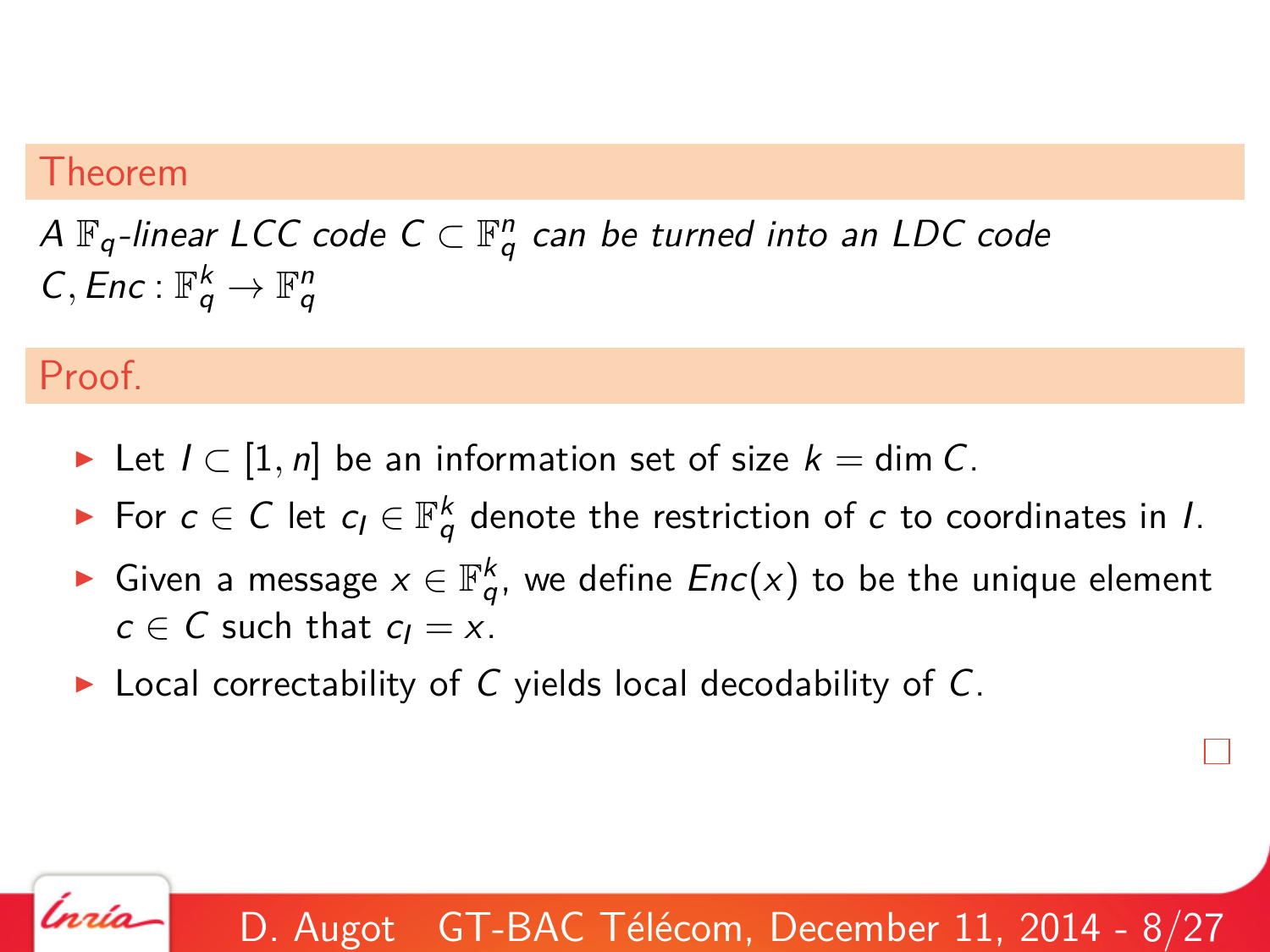## PIR

#### Definition (Private Information Retrieval (PIR))

An  $\ell$ -server p-PIR protocol is a triple  $(Q, A, R)$  of algorithms as follows:

1. With a random string of bits s; User generates an  $\ell$ -tuple of queries

 $(q_1, \ldots, q_\ell) = \mathcal{Q}(i,s)$ 

- 2. For  $1 \le i \le \ell$ , User sends  $q_i$  to server  $S_i$
- 3. Each  $S_i$  answers

 $a_i = A(x, q_i)$ 

to User;

'nrío

4. User recovers  $\mathsf{x}_{j} = \mathcal{R}( \mathsf{a}_{1}, \ldots, \mathsf{a}_{\ell}, j, \mathsf{s})$  with probability  $\bm{\mathsf{p}}.$ 

The protocol has *Privacy property* is  $Pr(j|q_i) = Pr(j)$ .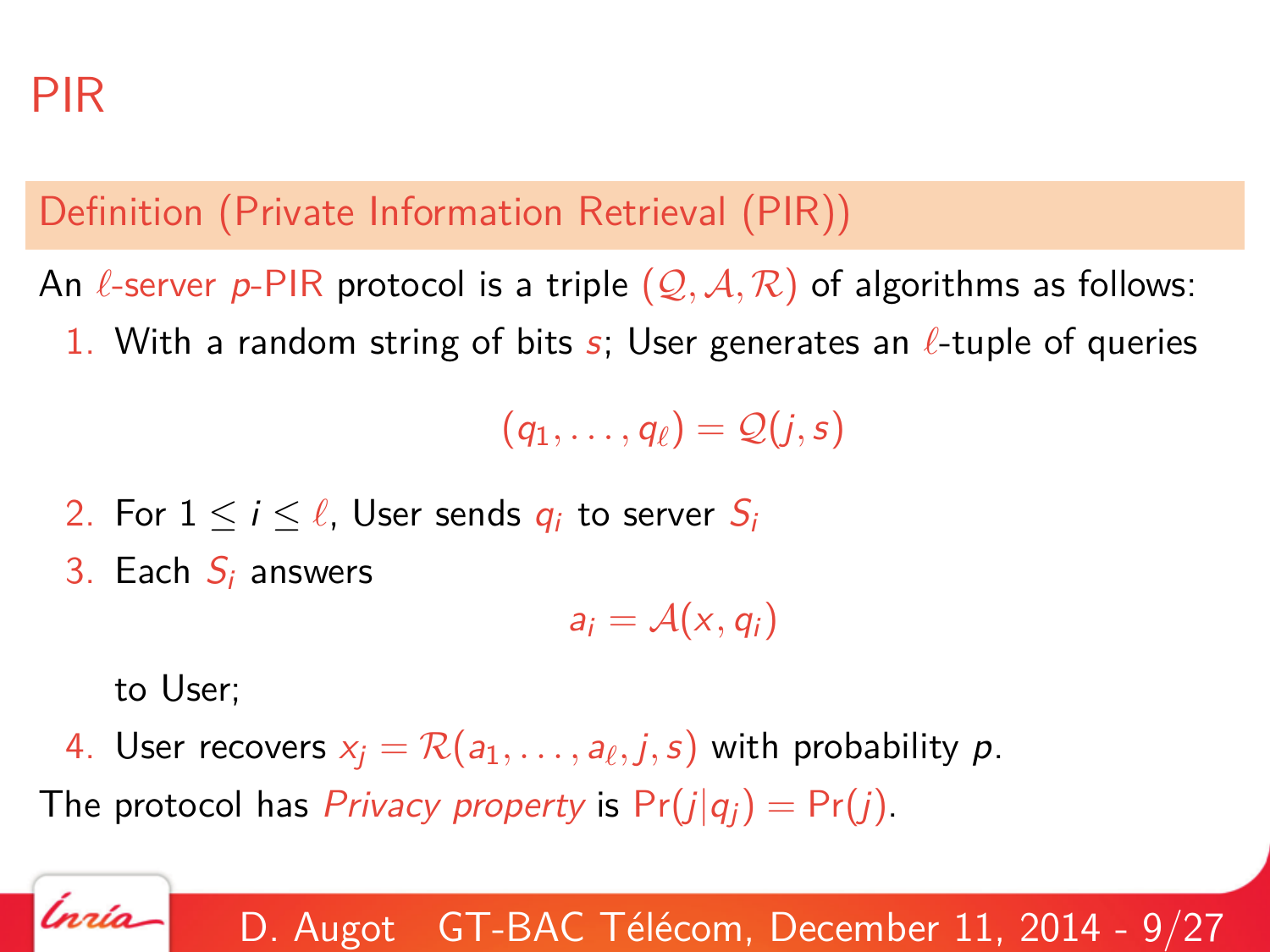## LDCs in PIR

.<br>nrío



The data D is encoded in a codeword C, which is stored on each server.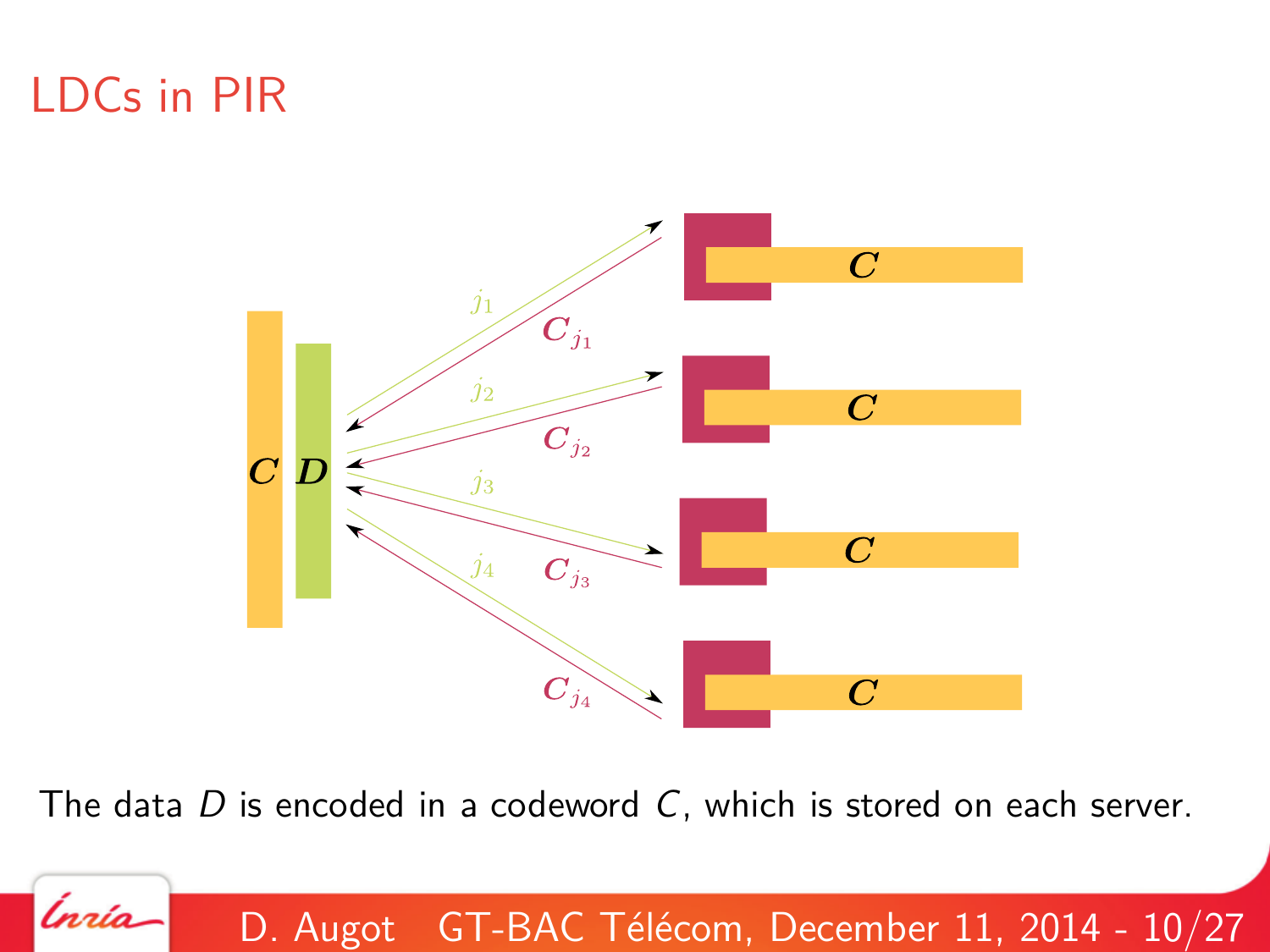### Reed-Muller codes

'nrío

 $\triangleright$  We use the short-hand notation

$$
\mathbf{X} = (X_1, \dots, X_m) \qquad \mathbf{X}^i = X_1^{i_1} \cdots X_m^{i_m}, \quad \mathbb{F}_q[\mathbf{X}] = \mathbb{F}_q[X_1, \dots, X_m]
$$

$$
\mathbf{i} = (i_1, \dots, i_m) \in \mathbb{N}^m \quad |\mathbf{i}| = i_1 + \dots + i_m
$$

For 
$$
i, j \in \mathbb{N}^m
$$
,  $i \gg j$  means  $\forall u, i_u \geq j_u$ ,

**►** the *i*-th Hasse derivative of  $F \in \mathbb{F}_q[X]$ , denoted by Hasse $(F, i)$ , is

$$
\begin{aligned} \mathsf{Hasse}(F, \boldsymbol{i})(\boldsymbol{X}) &= \sum_{j \gg \boldsymbol{i}} f_j \binom{\boldsymbol{j}}{\boldsymbol{i}} \boldsymbol{X}^{\boldsymbol{j} - \boldsymbol{i}} \quad \text{with } \binom{\boldsymbol{j}}{\boldsymbol{i}} = \binom{j_1}{i_1} \cdots \binom{j_m}{i_m}, \\ F(\boldsymbol{X} + \boldsymbol{Z}) &= \sum_{j} f_j(\boldsymbol{X} + \boldsymbol{Z})^{\boldsymbol{j}} = \sum_{j} \mathsf{Hasse}(F, \boldsymbol{i})(\boldsymbol{X}) \boldsymbol{Z}^{\boldsymbol{i}}, \end{aligned}
$$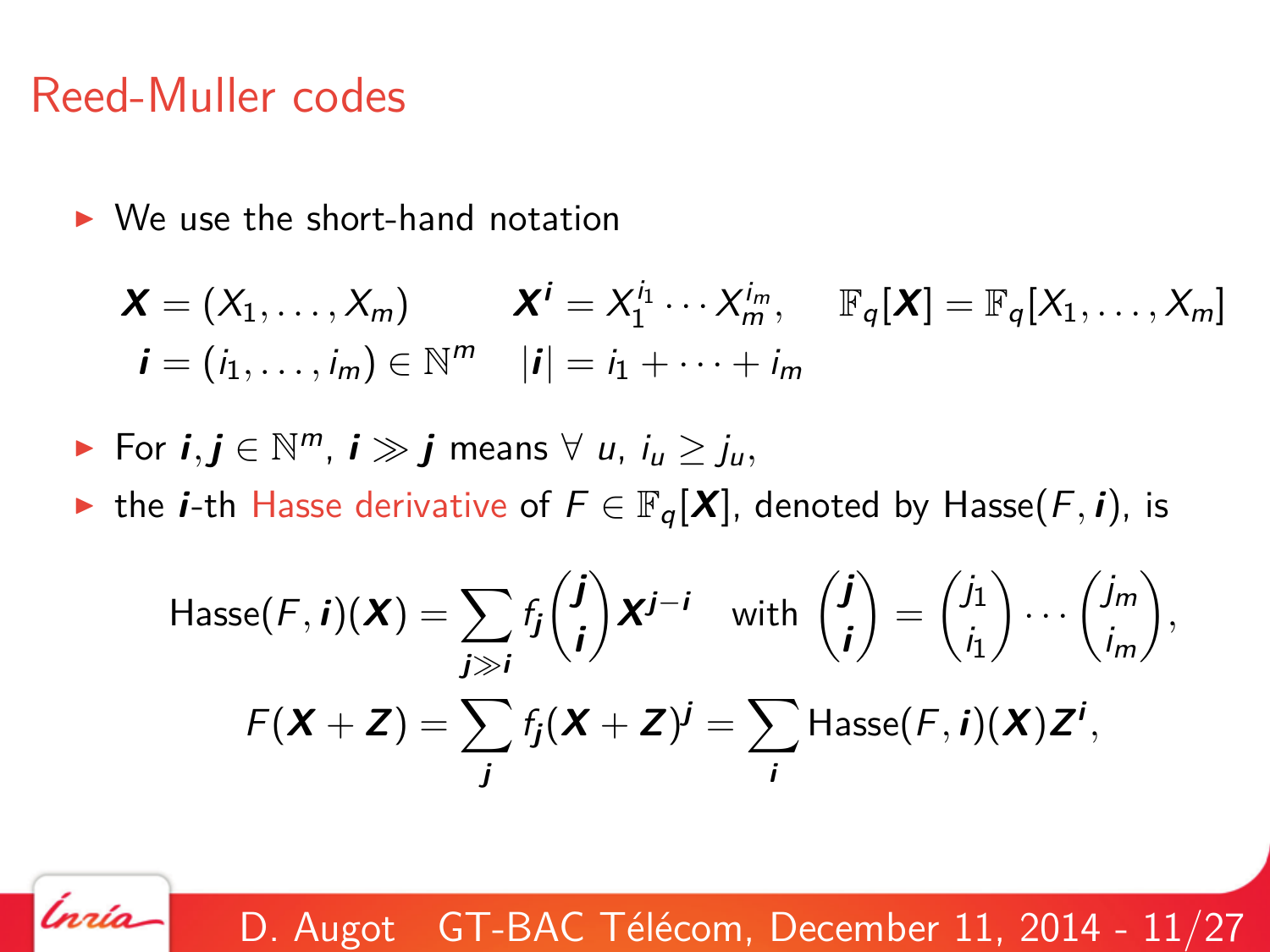### Restriction to a line

'nrío

- ► Consider a vector  $\bm{V} \in \mathbb{F}_q^m \setminus \{0\}$ , and a base point  $\bm{P}$ ,
- **►** consider the restriction of F to the line  $D = {P + tV : t \in \mathbb{F}_q}$ , which is a univariate polynomial that we denote by

$$
F_{\boldsymbol{P},\boldsymbol{V}}(T)=F(\boldsymbol{P}+T\boldsymbol{V})\in\mathbb{F}_q[T]
$$

 $\triangleright$  We have the following relations:

$$
F_{P,V}(T) = \sum_{j} \text{Hasse}(F,j)(P) V^{j} T^{[j]},
$$

$$
\text{coeff}(F_{P,V}, i) = \sum_{|j|=i} \text{Hasse}(F,j)(P) V^{j},
$$

$$
\text{Hasse}(F_{P,V}, i)(\alpha) = \sum_{|j|=i} \text{Hasse}(F,j)(P + \alpha V) V^{j}, \quad \alpha \in \mathbb{F}_q
$$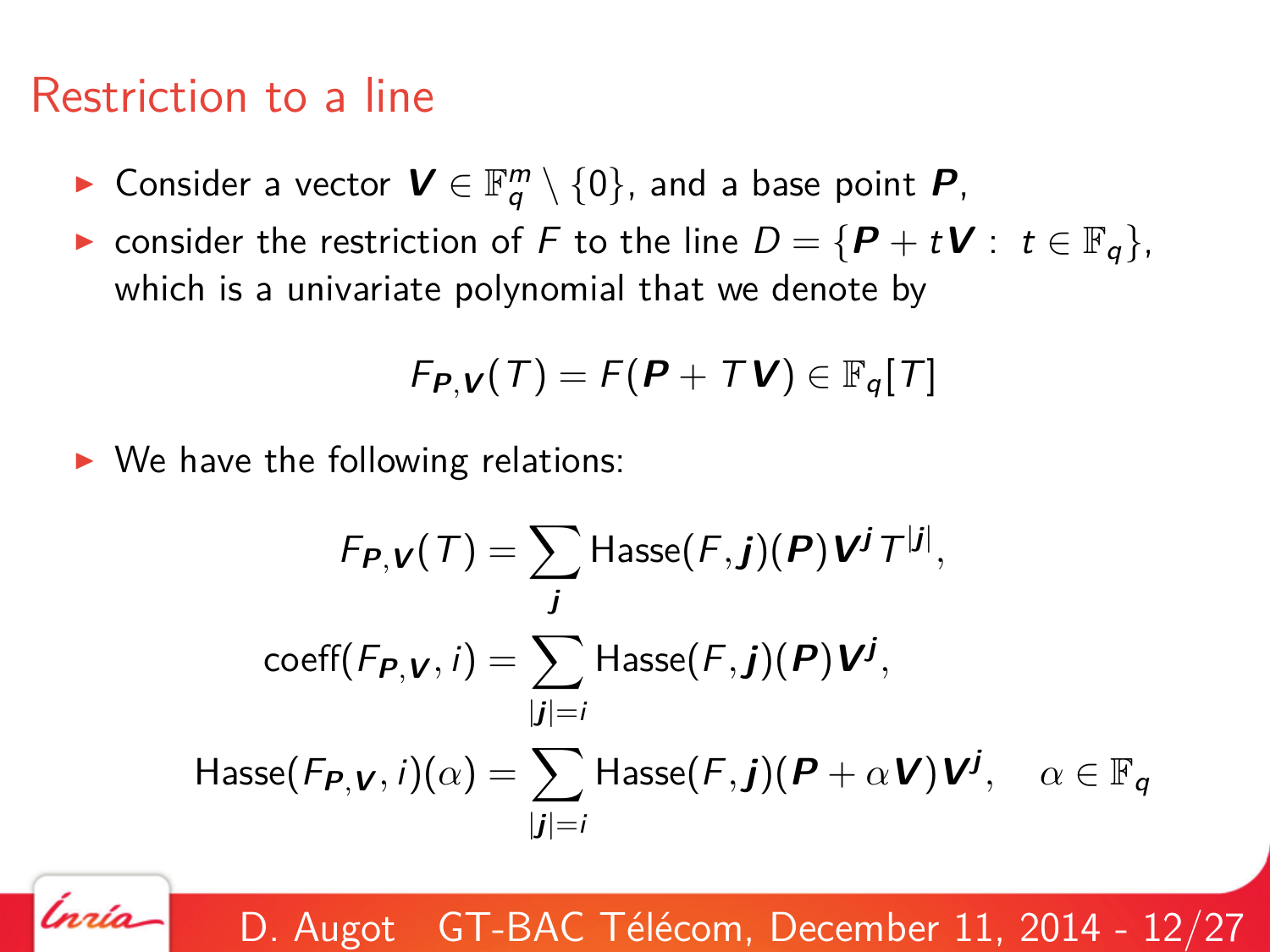## Reed-Muller codes

rrío-

- $\blacktriangleright$  We enumerate  $\mathbb{F}_q^m = \{P_1, \ldots, P_n\},\$
- $\blacktriangleright \mathbb{F}_q[X]_d$  is the set of polynomials of degree  $\leq d$ , with  $d < q$ .
- $\triangleright$  We encode polynomials using the evaluation map

$$
\begin{array}{cccc}\text{ev}: & \mathbb{F}_q[X]_d & \to & \mathbb{F}_q^n\\ & F & \mapsto & (F(\mathbf{P}_1), \ldots, F(\mathbf{P}_n))\end{array}
$$

 $\blacktriangleright$  The d-th order Reed-Muller code is

$$
\mathsf{RM}_d = \{ \mathsf{ev}(F) \mid F \in \mathbb{F}_q[\mathbf{X}]_d \}.
$$

with dimension  $\binom{d+m}{m}$  $\binom{+m}{m}$ ►  $c \in RM_d$  is indexed as  $c = (c_{\boldsymbol{P}_1}, \ldots, c_{\boldsymbol{P}_n})$ , where  $c_i = c_{\boldsymbol{P}_i}$ .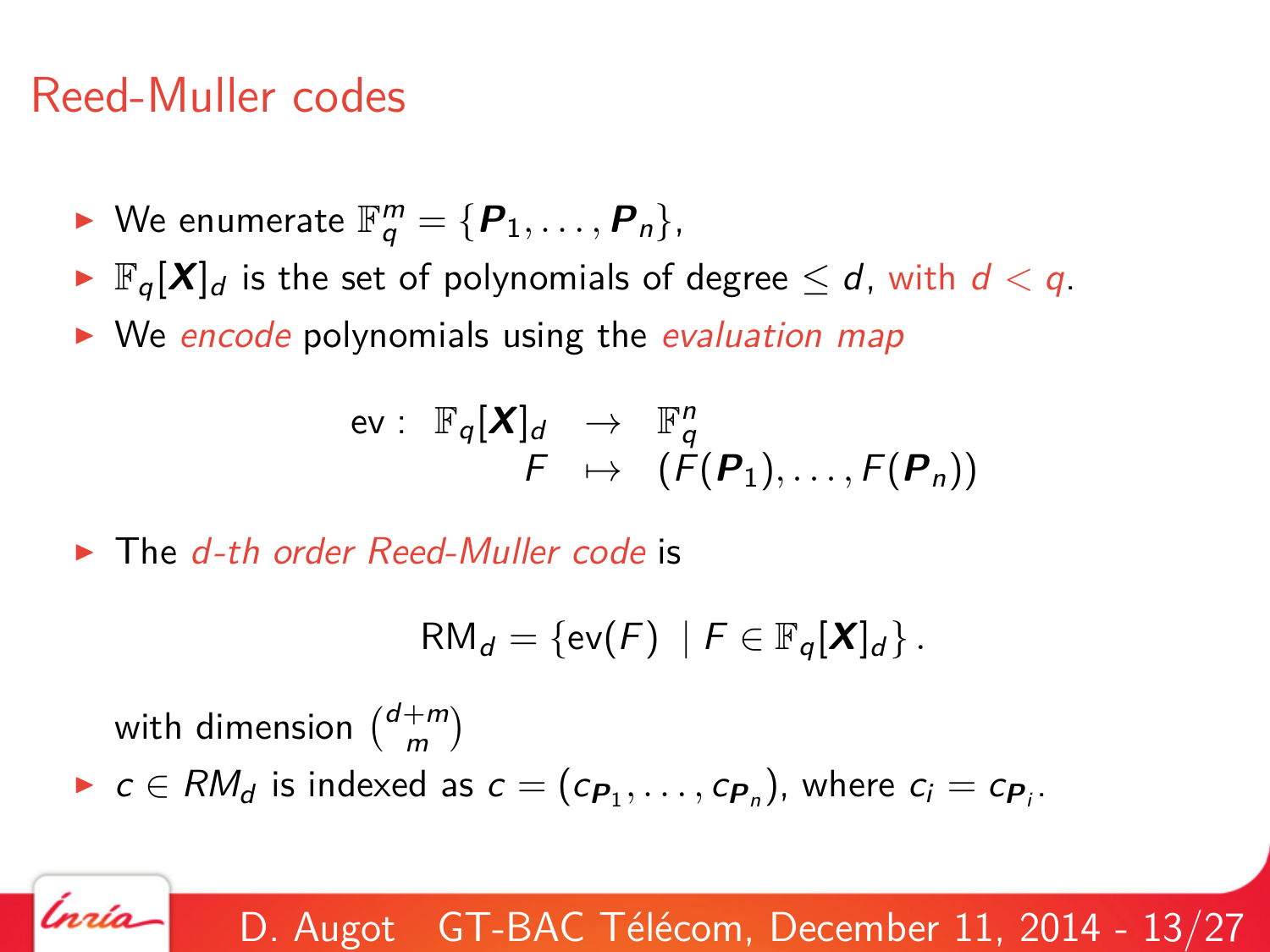## Local decoding of Reed-Muller codes



- $\blacktriangleright$   $F(X, Y)$  restricted to a line  $D(T)$  is a univariate polynomial
- $\blacktriangleright$  for a given i,  $R_i$  is random, when the line is random
- ► two  $R_i$ 's give the line  $\implies$  loss of incertitude (privacy) on  $\bm{P}_j$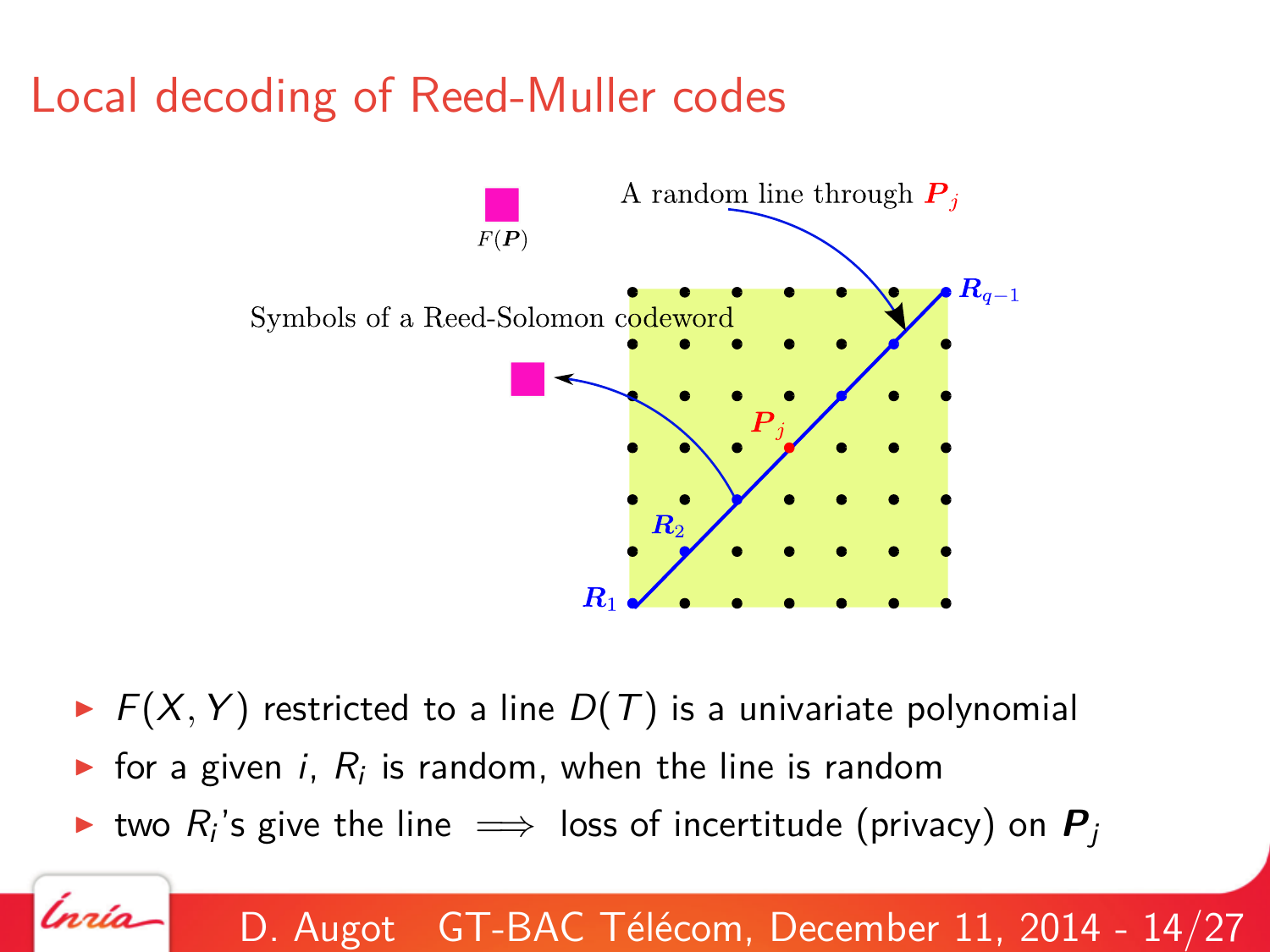## Local decoding of Reed-Muller codes

 $\triangleright$  Given *oracle access* to y  $\approx$  c = ev F

'nrío

 $\blacktriangleright$  On input  $\bm{P}_j$ , pick a *random line D* of direction  $\bm{V}$  passing through  $\bm{P}_j$ :

$$
D(\mathcal{T}) = \{ \boldsymbol{P}_j + \mathcal{T} \cdot \boldsymbol{V} \mid \mathcal{T} \in \mathbb{F}_q \} = \{ \boldsymbol{R}_0 = \boldsymbol{P}_j, \boldsymbol{R}_1 \dots, \boldsymbol{R}_{q-1} \} \subset \mathbb{F}_q^m.
$$

**► R**<sub>1</sub>, ..., **R**<sub>q−1</sub> are sent as queries, and the decoding algorithm receives

$$
(y_{R_1},\ldots,y_{R_{q-1}})\in \mathbb{F}_q^{q-1}.
$$

► In case of no errors,  $\left(y_{\bm{R}_1}, \ldots, y_{\bm{R}_{q-1}}\right) = \left(c_{\bm{R}_1}, \ldots, c_{\bm{R}_{q-1}}\right)$ , and

$$
c_{R_u} = F(\boldsymbol{P}_j + \alpha_u \cdot \boldsymbol{V}) = F_{\boldsymbol{P},\boldsymbol{V}}(\alpha_u), \quad \alpha_u \neq 0
$$

where  $F_{P,V} = F(P + T \cdot V) \in \mathbb{F}_q[T]$  is the restriction of F to D.  $\blacktriangleright$  F<sub>P</sub>, v is found with Lagrange interpolation, and  $c_{P_j} = F_{P,Y}(0)$ .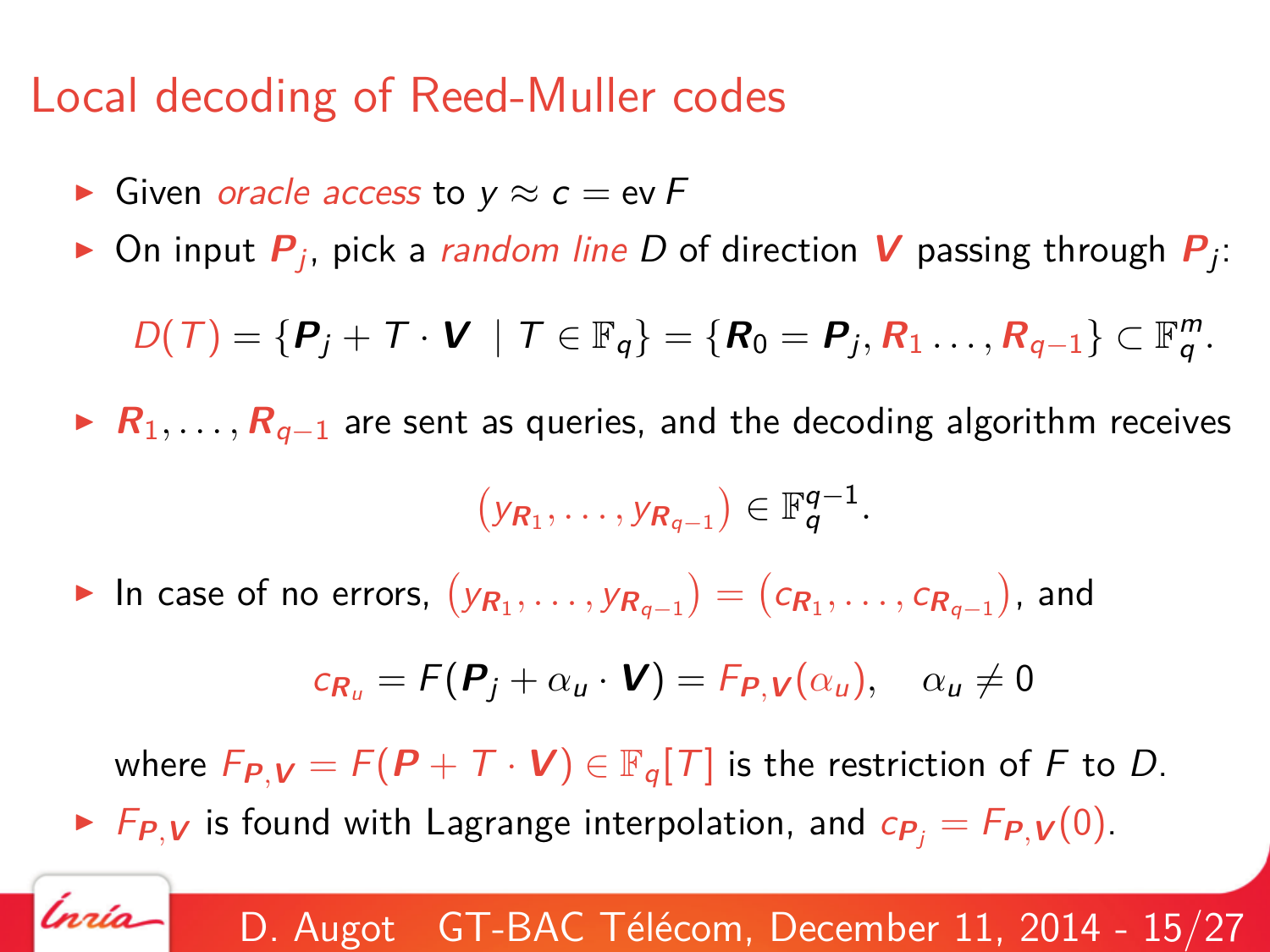## Local decoding of Reed-Muller codes, in presence of errors

 $\triangleright$  Given *oracle access* to y  $\approx$  c = ev F

'nrío

 $\blacktriangleright$  On input  $\bm{P}_j$ , pick a *random line D* of direction  $\bm{V}$  passing through  $\bm{P}_j$ :

$$
D(T) = \{P_j + T \cdot \mathbf{V} \mid Tx \in \mathbb{F}_q\} = \{R_0 = P_j, R_1 \dots, R_{q-1}\} \subset \mathbb{F}_q^m.
$$

 $\triangleright$  **R**<sub>1</sub>, . . . , **R**<sub>q−1</sub> are sent as queries, and the decoding algorithm receives

$$
(y_{R_1},\ldots,y_{R_{q-1}})\in \mathbb{F}_q^{q-1}.
$$

- $\blacktriangleright$   $\big(y_{\mathcal{R}_1}, \ldots, y_{\mathcal{R}_{q-1}}\big) \approx \big(c_{\mathcal{R}_1}, \ldots, c_{\mathcal{R}_{q-1}}\big) = \text{ev}_{\mathsf{RS}}(\mathcal{F}\,(\mathcal{P} + \mathcal{T} \cdot \mathcal{V})) = 0$  $ev_{RS}(F_{P,V})$
- $\triangleright$  One can recover  $F_{P_j, V}$ , using a Reed-Solomon decoding algorithm, and compute  $c_{\boldsymbol{P}_j} = F_{\boldsymbol{P}_j, \boldsymbol{V}}(0)$ .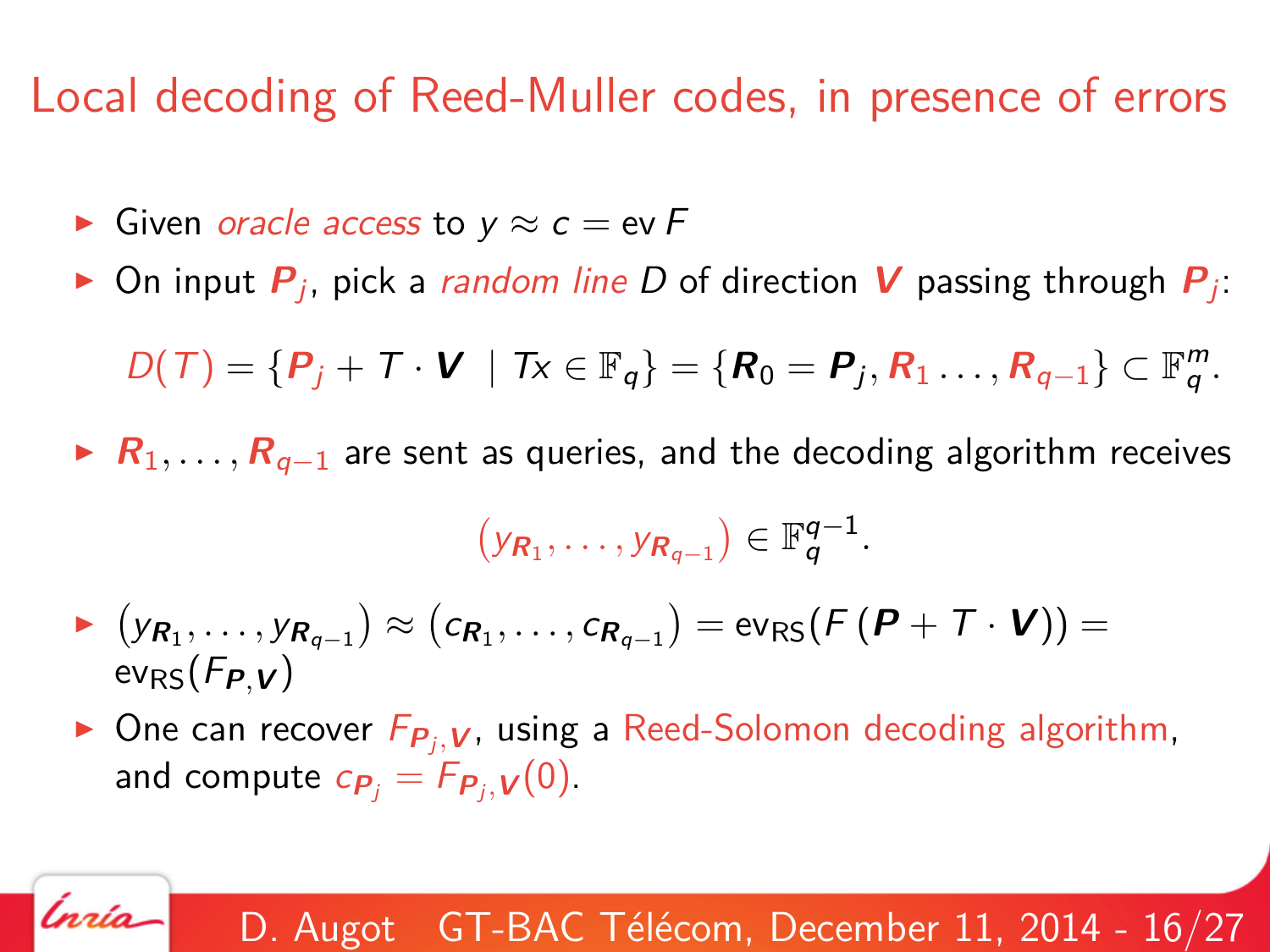# Multiciplity codes (Kopparty-Saraf-Yekhanin2011)

► Let  $s \in \mathbb{N}$ , and  $\sigma = \binom{m+s-1}{m}$ , we build the evaluation at a point  $\boldsymbol{P}$ :

$$
\begin{array}{cccc}\n\mathsf{ev}_{\mathbf{P}}^{\mathsf{s}}: & \mathbb{F}_q[\mathbf{X}] & \to & \mathbb{F}_q^{\sigma} \\
& F & \mapsto & (\mathsf{Hasse}(F, \mathbf{v})(\mathbf{P}))_{|\mathbf{v}| < s}\n\end{array}
$$

► Consider  $\mathbb{F}_q[X]_d$ , with  $d < s(q-1)$ , the corresponding code is

$$
\mathsf{Mult}_{d}^{s} = \left\{ \left( \mathsf{ev}_{\boldsymbol{P}_i}^{s}(\boldsymbol{F}) \right)_{i=1,\dots,n} \mid \boldsymbol{F} \in \mathbb{F}_q[\boldsymbol{X}]_d \right\}.
$$

- ► It is a code  $\mathsf{Mult}^{\mathcal{S}}_d : \Delta^k \to \Sigma^n$ , with  $\Delta = \mathbb{F}_q$ , and  $\Sigma = \mathbb{F}_q^{\sigma}$ .
- If The code Mult $_d^s$  is a  $\mathbb{F}_q$ -linear with dimension  $k = \binom{m+d}{d}$ .
- ► rate  $R = \binom{m+d}{m} / \left( \binom{m+s-1}{m} \cdot q^m \right)$

'nrío

► minimum distance  $q^m - \frac{d}{s}$  $\frac{d}{s}q^{m-1}$  (Generalized Schwartz-Zippel).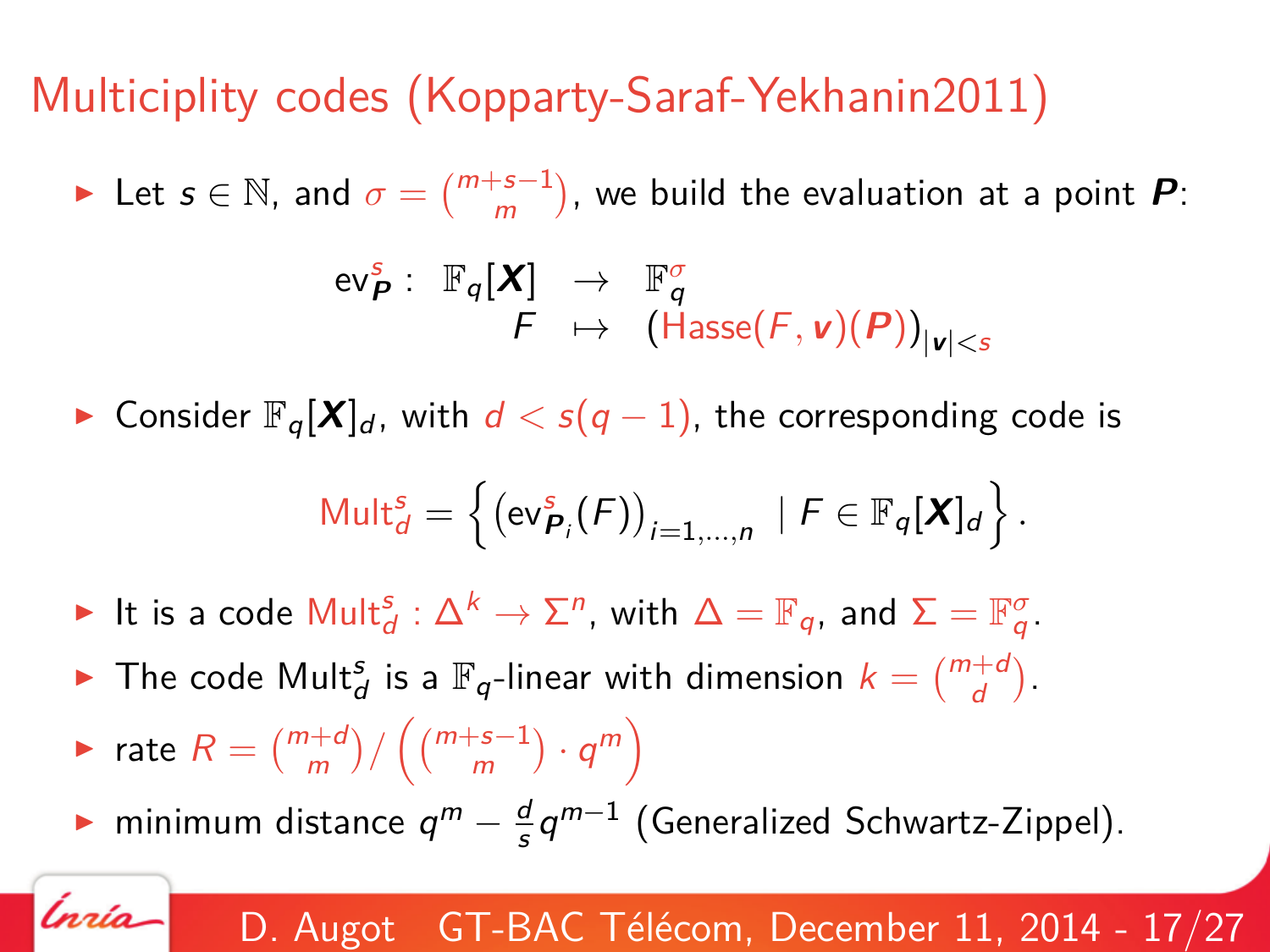## Local Decoding

nrío



 $\blacktriangleright$  Two variables, first order derivatives = 1,  $\sigma = 3$ 

$$
{\sf ev}_{\bm{P}}(F)=(F(\bm{P}),F^{(1,0)}(\bm{P}),F^{(0,1)}(\bm{P})
$$

 $\triangleright$  three random lines are needed, locality is  $(q-1)\sigma$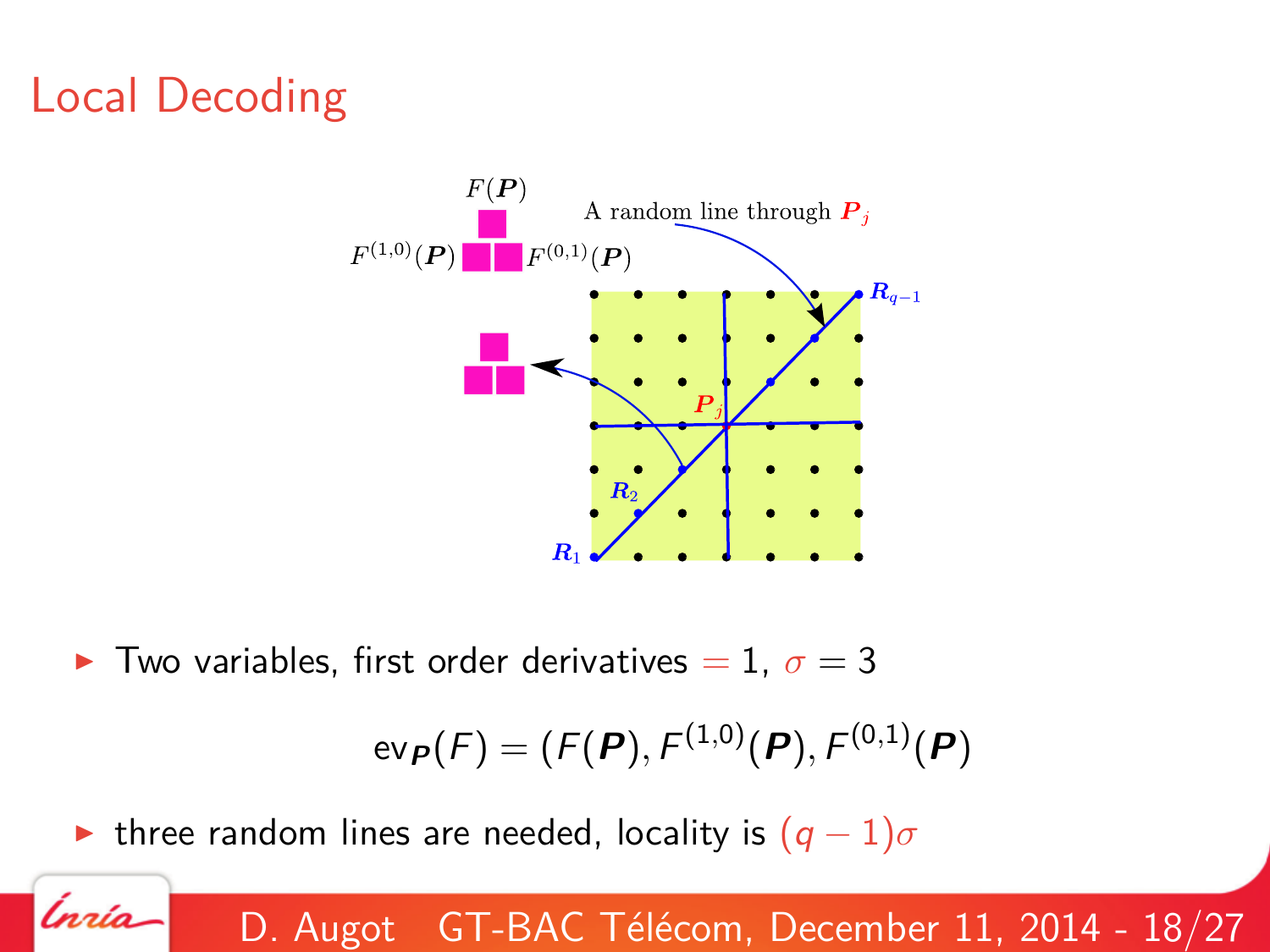- ► Given  $y = (y_1, \ldots, y_n)$ , a noisy version of  $c = ev^s(F) \in Mult_d$ .
- Input  $j \in [n]$
- Pick distinct  $\sigma$  non zero distinct random vectors  $U_1, \ldots, U_{\sigma}$
- For  $i = 1$  to  $\sigma$ :

'nrío

 $\blacktriangleright$  Consider the line

$$
\{P_j+0\cdot U_i,P_j+\alpha_1\cdot U_i,\ldots,P_j+\alpha_{q-1}\cdot U_i\}=\{R_{i,0},\ldots,R_{i,q-1}\}
$$

- **►** Send  $\mathbf{R}_{i,1}, \ldots, \mathbf{R}_{i,q-1}$ , as queries,
- $\blacktriangleright$  Receive the answers:  $(y_{\mathcal{R}_{i,b}})_\mathsf{v} = \mathsf{Hasse}(F, \mathsf{v})(\mathcal{R}_{i,b}),$
- ► Compute for each point, and for each order  $0 \le e \le s$

$$
\mathsf{Hasse}(\mathit{Fp}_j, u_i, e)(\alpha_b) = \sum_{|\textbf{v}|=e} \mathsf{Hasse}(\mathit{F}, \textbf{v})(\textbf{R}_{i,b})\textbf{U}_i^{\textbf{v}}
$$

- $\blacktriangleright$  Recover  $F_{\boldsymbol{P}_j,\boldsymbol{U}_i}$  by Hermite interpolation (no error).
- Solve for the indeterminates Hasse $(F, \nu)(P_i)$ ,  $|\nu| < s$ , the system:

$$
\text{coeff}(F_{P_j,\boldsymbol{U}_j},t)=\sum_{|\boldsymbol{v}|=t}\text{Hasse}(F,\boldsymbol{v})(P_j)\boldsymbol{U}_j^{\boldsymbol{v}}.\quad \left\{\begin{array}{l} t=0,\ldots,s-1,\\ i=1,\ldots\sigma\end{array}\right.
$$

**P** Return  $\{\text{Hasse}(F, \mathbf{v})(P_j), |\mathbf{v}| < s\} = \text{ev}_{P_j}^s(F).$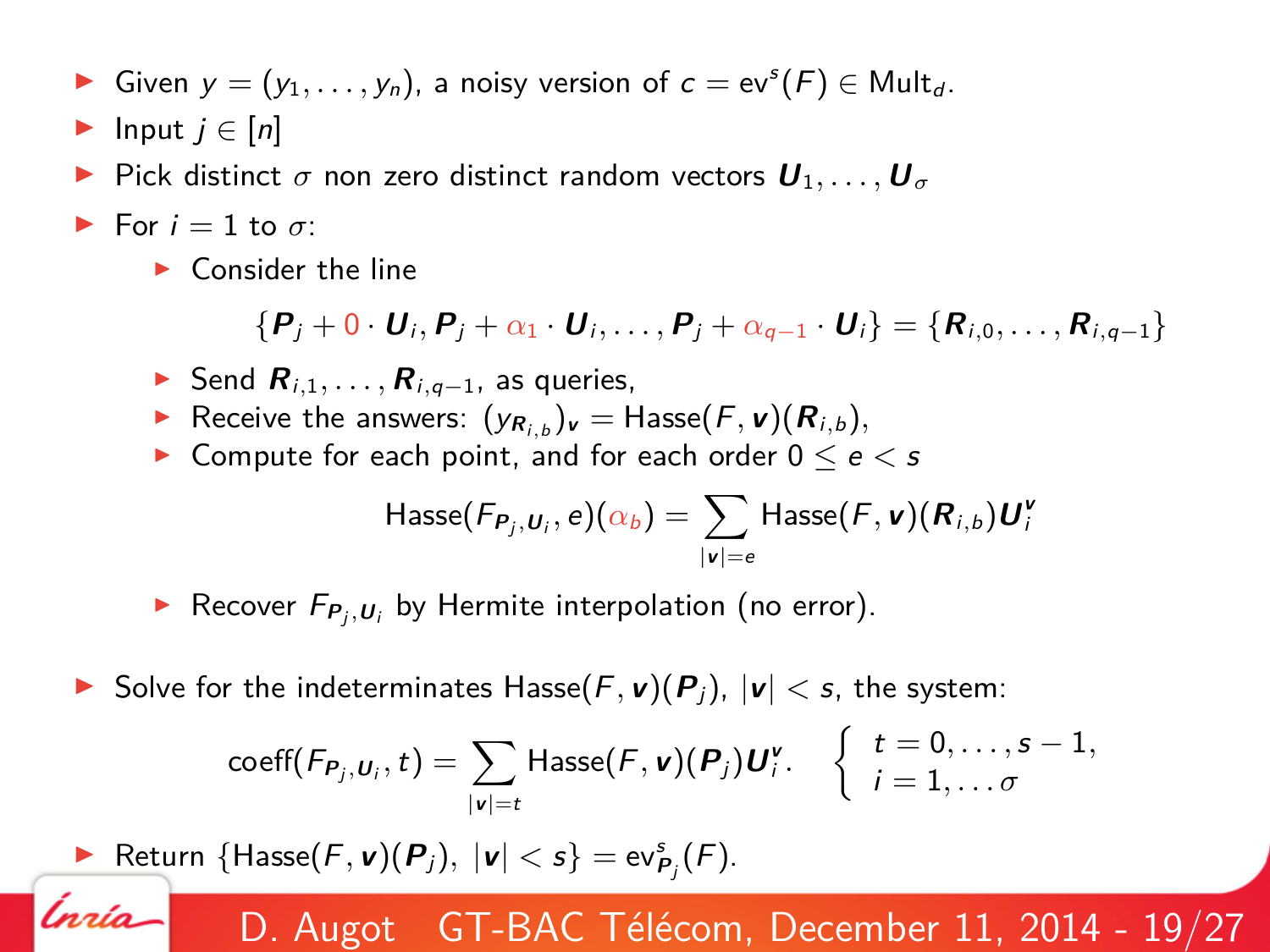- ► Given  $y = (y_1, \ldots, y_n)$ , a noisy version of  $c = ev^s(F) \in Mult_d$ .
- Input  $j \in [n]$
- Pick distinct  $\sigma$  non zero distinct random vectors  $U_1, \ldots, U_{\sigma}$
- For  $i = 1$  to  $\sigma$ :

'nrío

 $\blacktriangleright$  Consider the line

$$
\{P_j+0\cdot U_i,P_j+\alpha_1\cdot U_i,\ldots,P_j+\alpha_{q-1}\cdot U_i\}=\{R_{i,0},\ldots,R_{i,q-1}\}
$$

- **►** Send  $\mathbf{R}_{i,1}, \ldots, \mathbf{R}_{i,q-1}$ , as queries,
- $\blacktriangleright$  Receive the answers:  $(y_{\mathcal{R}_{i,b}})_\mathsf{v} = \mathsf{Hasse}(F, \mathsf{v})(\mathcal{R}_{i,b}),$
- ▶ Compute for each point, and for each order  $0 \le e < s$

$$
\mathsf{Hasse}(\mathit{Fp}_j, u_i, e)(\alpha_b) = \sum_{|\textbf{v}|=e} \mathsf{Hasse}(\mathit{F}, \textbf{v})(\textbf{R}_{i,b})\textbf{U}_i^{\textbf{v}}
$$

- $\blacktriangleright$  Recover  $F_{\boldsymbol{P}_j,\boldsymbol{U}_i}$  by Hermite interpolation (no error). Or decoding of multiplity Reed-Solomon code
- ▶ Solve for the indeterminates Hasse $(F, \nu)(P)$ ,  $|\nu|$  < s, the system:

$$
\text{coeff}(F_{P_j,U_i},t)=\sum_{|\mathbf{v}|=t}\text{Hasse}(F,\mathbf{v})(P_j)\mathbf{U}_i^{\mathbf{v}}.\quad \left\{\begin{array}{l}t=0,\ldots,s-1,\\i=1,\ldots\sigma\end{array}\right.
$$

**P** Return  $\{\text{Hasse}(F, \mathbf{v})(P_j), |\mathbf{v}| < s\} = \text{ev}_{P_j}^s(F).$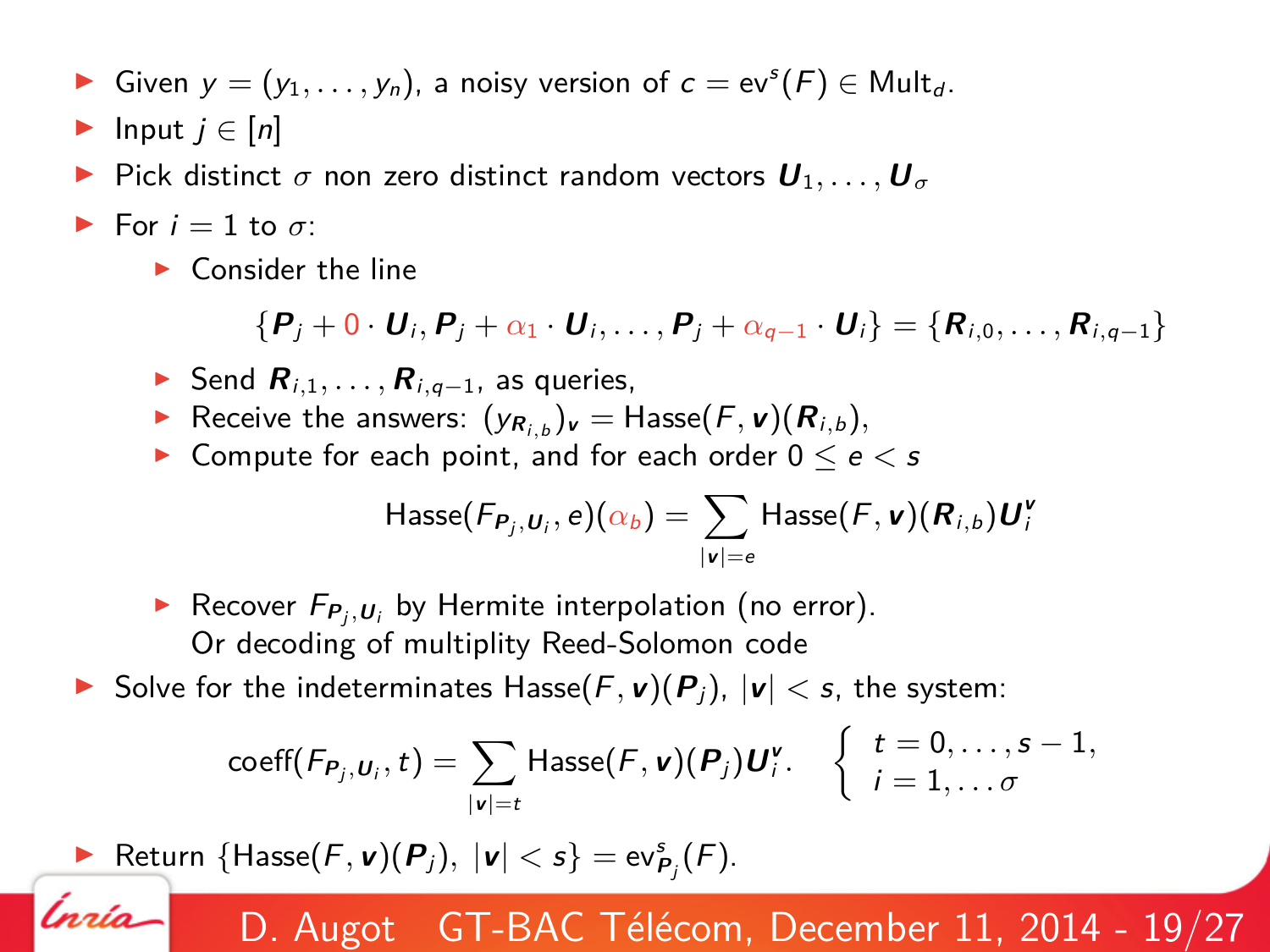- For  $B > 0$ ,  $\Sigma = \mathbb{F}_q^s$ , and  $MRS = \{c = ev^s(F) \mid F \in \mathbb{F}_q[X]_d\}$ .
- ► Decoding t errors is, for  $y \in \sum^n$ , find polynomials  $F \in \mathbb{F}_q[X]_d$  s.t.  $d_{\Sigma}$ (ev<sup>s</sup> $(F), y$ )  $\leq t$
- Find N,  $E \in \mathbb{F}_q[X]$  of degrees  $(sn + d)/2$  and  $(sn d)/2$ , s.t. for  $i=1,\ldots,n$

$$
\begin{cases}\nN(\alpha_i) & = & E(\alpha_i) \cdot y_{i,0} \\
\vdots & \vdots \\
\text{Hasse}(N, s-1)(\alpha_i) & = & \sum_{j=0}^{s-1} \text{Hasse}(E, j)(\alpha_i) \cdot y_{i,s-1-j}\n\end{cases}
$$

- A non-zero solution  $(N, E)$  always exists, F is recovered as  $N/E$ .
- $\triangleright$  With  $t = (n d/s)/2$ , F will satisfy  $N EF = 0$ 
	- ► for any  $\alpha_u$  s.t. that ev ${}_{\alpha_u}^s(F) = y_u$ ,  $N EF$  has a zero of multiplicity s at  $\alpha_{\mu}$ :

$$
\sum_{i=1,\ldots,n} \operatorname{mult}(N - EF, \alpha_i) > (n-t)s = (sn+d)/2.
$$

 $\blacktriangleright$  deg( $N - EF$ )  $\leq$   $(sn + d)/2$ .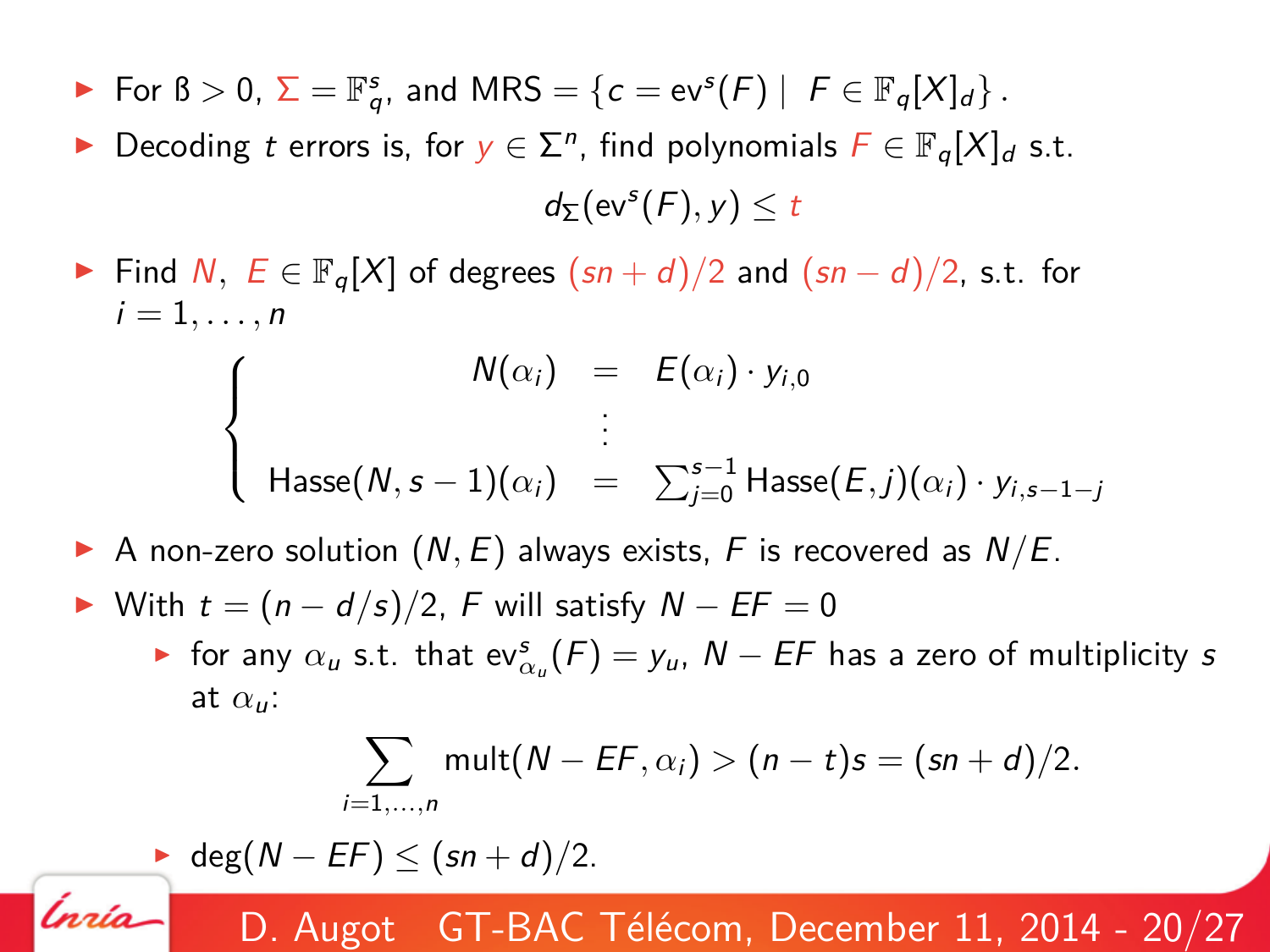## Our contribution: partitioning

 $\blacktriangleright$  a  $\mathbb{F}_q$ -linear hyperplane of  $\mathbb{F}_q^m$  H is the kernel of

$$
f_H:(x_1,\ldots,x_m)\mapsto h_1x_1+\cdots h_mx_m
$$

 $\blacktriangleright$   $\mathbb{F}_q^m$  can be *split* as the *disjoint union of affine hyperplanes* 

$$
\mathbb{F}_q^m = H_0 \cup H_1 \cup \cdots \cup H_{q-1}, \quad H_i = f_H^{-1}(\alpha_i)
$$

For example  $H = \{x_m = 0\}$ , we have

'nrío

$$
\mathbb{F}_q^m = H_0 \cup H_1 \cup \ldots H_{q-1}, \quad H_i = \{x_m = \alpha_i\}
$$

► Up to a permutation, we write codewords  $c = (c_{H_0}|\cdots|c_{H_{q-1}})$ , where

$$
c_{H_i}=(\text{ev}_{\boldsymbol{P}}(f))_{\boldsymbol{P}\in H_i}, i=0\ldots,q-1.
$$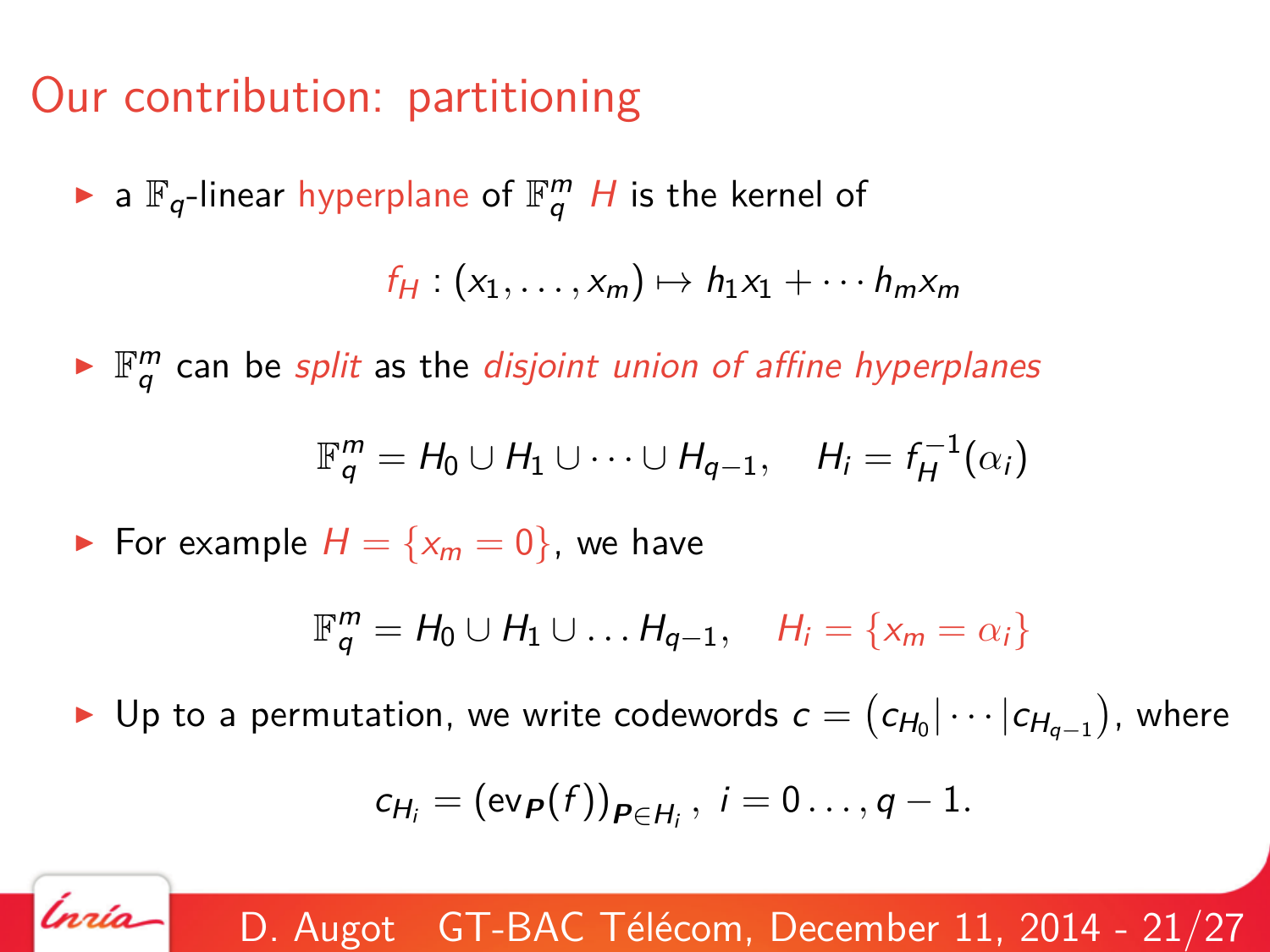## Local decoding with transversal lines

'nrío

- $\triangleright$  Consider a line, *transversal* to the hyperplanes,
- **►** it is given by  $\boldsymbol{U} \in \mathbb{F}_q^m$  s.t.  $f_H(\boldsymbol{U}) \neq 0$ :  $D = \{ \boldsymbol{P} + t \cdot \boldsymbol{U} \mid t \in \mathbb{F}_q \}$



 $\blacktriangleright$  We obfuscate with random  $\bm{X}_i$ 's the Server which holds  $\bm{P}_j$ 

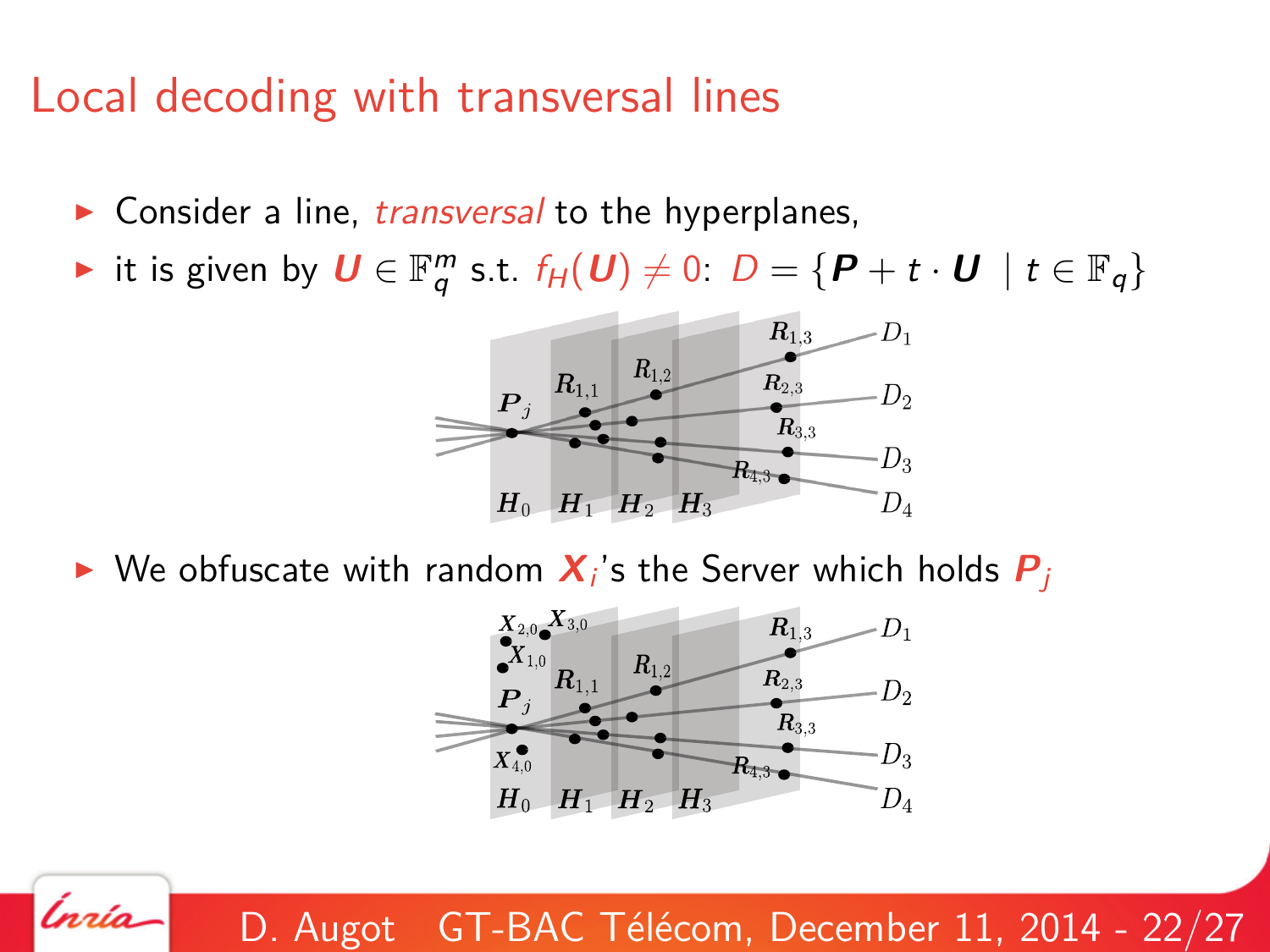## Our new LDC to PIR









- ▶ Applies to Reed-Muller codes
- $\triangleright$  We think it is not generic.

'nrío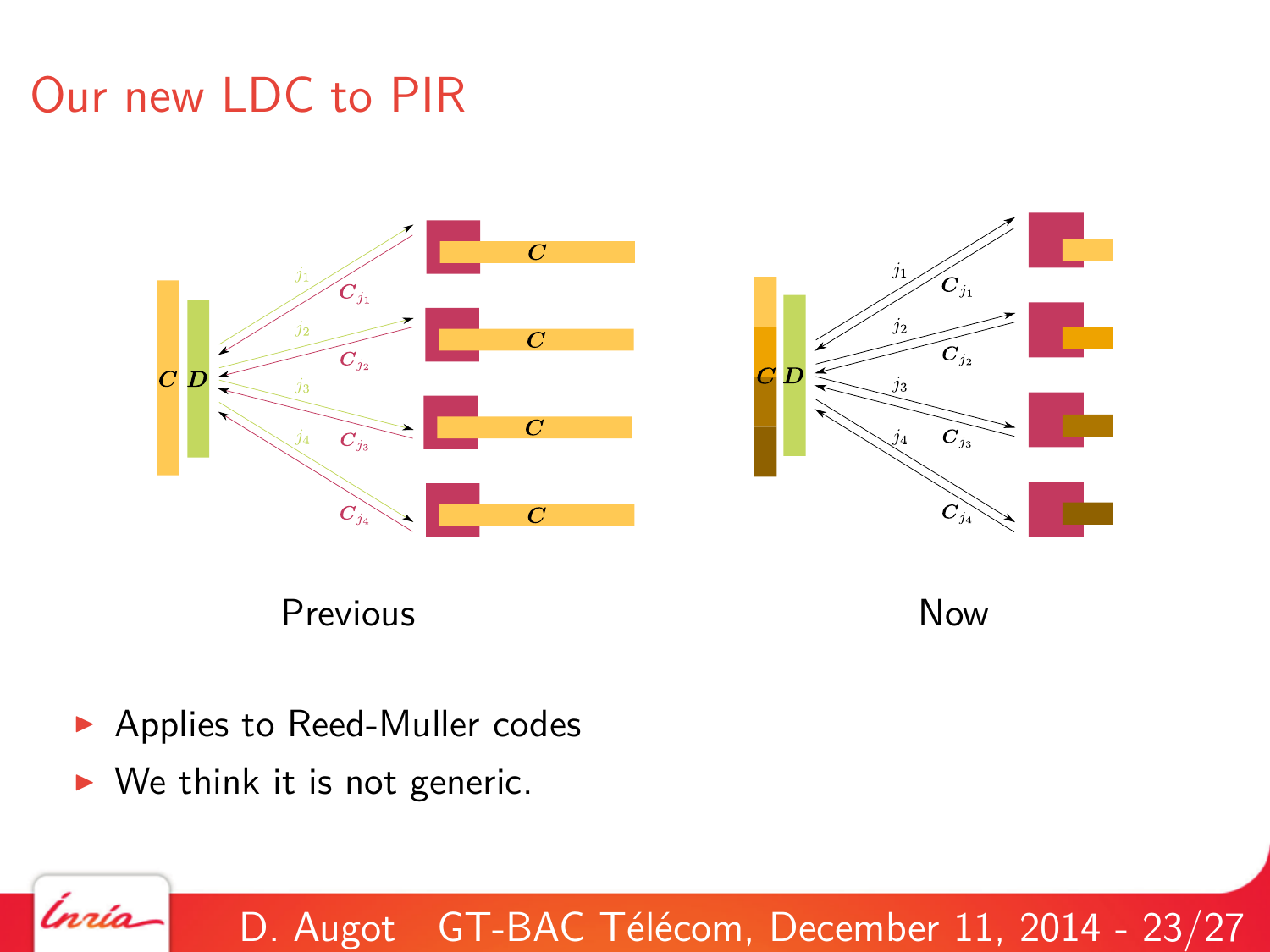## Table  $q = 16$

'nrío

- ► Our PIR locality  $\ell'$  is q, instead of  $(q-1)\sigma = \binom{m+s-1}{m}$
- $\triangleright$  Our global storage overhead is  $1/R$ , instead of  $\ell/R$

| Parameters     |                |    |                | Locality     |              | Stor, overhead  |      | Comm. complexity |         |
|----------------|----------------|----|----------------|--------------|--------------|-----------------|------|------------------|---------|
| $m$            | s              | d  | $\overline{k}$ | Ħ<br>queries | Ħ<br>servers | std             | ours | std              | ours    |
| $\overline{2}$ |                | 14 | 120            | 15           | 16           | $\overline{32}$ | 2.1  | 180              | 128     |
| $\overline{2}$ | $\overline{c}$ | 29 | 465            | 45           | 16           | 25              | 1.7  | 900              | 768     |
| $\overline{c}$ | 3              | 44 | 1035           | 90           | 16           | 22              | 1.5  | 2880             | 2688    |
| $\overline{2}$ | 4              | 59 | 1830           | 150          | 16           | 21              | 1.4  | 7200             | 7040    |
| $\overline{2}$ | 5              | 74 | 2850           | 225          | 16           | 20              | 1.3  | 15300            | 15360   |
| 2              | 6              | 89 | 4095           | 315          | 16           | 20              | 1.3  | 28980            | 29568   |
| 3              | ī              | 14 | 680            | 15           | 16           | 90              | 6.0  | 240              | 192     |
| 3              | 2              | 29 | 4960           | 60           | 16           | 50              | 3.3  | 1680             | 1536    |
| 3              | 3              | 44 | 16215          | 150          | 16           | 38              | 2.5  | 7800             | 7680    |
| 3              | 4              | 59 | 37820          | 300          | 16           | 32              | 2.2  | 27600            | 28160   |
| 3              | 5              | 74 | 73150          | 525          | 16           | 29              | 2.0  | 79800            | 82880   |
| 3              | 6              | 89 | 125580         | 840          | 16           | 27              | 1.8  | 198240           | 207872  |
| 4              | 1              | 14 | 3060           | 15           | 16           | 320             | 21   | 300              | 256     |
| 4              | $\mathfrak{p}$ | 29 | 40920          | 75           | 16           | 120             | 8.0  | 2700             | 2560    |
| 4              | 3              | 44 | 194580         | 225          | 16           | 76              | 5.1  | 17100            | 17280   |
| 4              | 4              | 59 | 595665         | 525          | 16           | 58              | 3.9  | 81900            | 85120   |
| 4              | 5              | 74 | 1426425        | 1050         | 16           | 48              | 3.2  | 310800           | 327040  |
| $\overline{4}$ | 6              | 89 | 2919735        | 1890         | 16           | 42              | 2.8  | 982800           | 1040256 |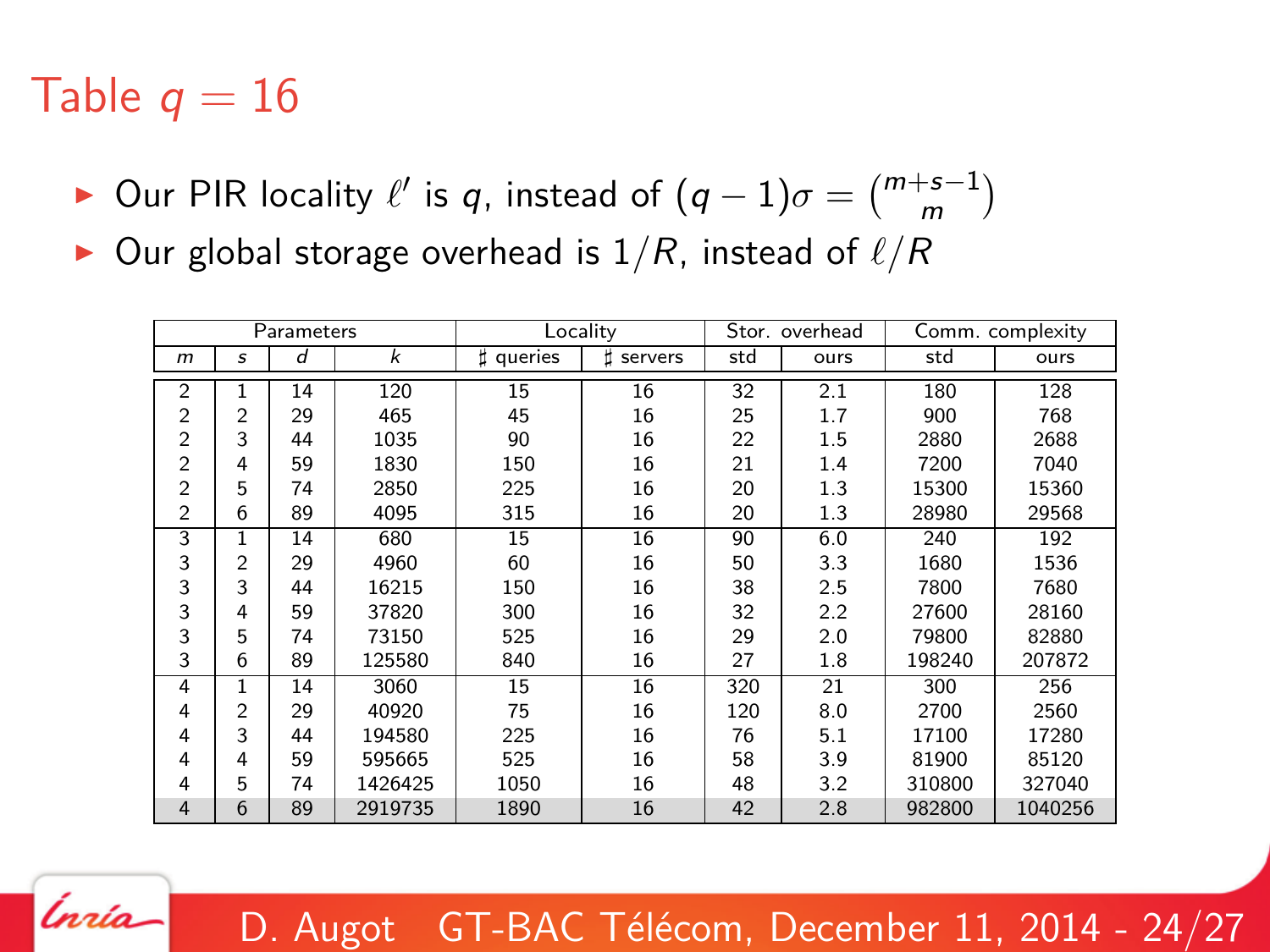## Table  $q = 256$

'nrío

- ► Our PIR locality  $\ell'$  is q, instead of  $(q-1)\sigma = \binom{m+s-1}{m}$
- $\triangleright$  Our global storage overhead is  $1/R$ , instead of  $\ell/R$

| Parameters     |                |      |              | Locality  |              | Stor, overhead |      | Comm. complexity |          |
|----------------|----------------|------|--------------|-----------|--------------|----------------|------|------------------|----------|
| m              | s              | d    | k            | t queries | Ħ<br>servers | std            | ours | std              | ours     |
| $\overline{2}$ |                | 254  | 32640        | 255       | 256          | 510            | 2.0  | 6120             | 4096     |
| $\overline{2}$ | $\overline{c}$ | 509  | 130305       | 765       | 256          | 380            | 1.5  | 30600            | 24576    |
| $\overline{2}$ | 3              | 764  | 292995       | 1530      | 256          | 340            | 1.3  | 97920            | 86016    |
| $\overline{2}$ | 4              | 1019 | 520710       | 2550      | 256          | 320            | 1.3  | 244800           | 225280   |
| $\overline{2}$ | 5              | 1274 | 813450       | 3825      | 256          | 310            | 1.2  | 520200           | 491520   |
| $\overline{2}$ | 6              | 1529 | 1171215      | 5355      | 256          | 300            | 1.2  | 985320           | 946176   |
| 3              | 1              | 254  | 2796160      | 255       | 256          | 1500           | 6.0  | 8160             | 6144     |
| 3              | $\overline{2}$ | 509  | 22238720     | 1020      | 256          | 770            | 3.0  | 57120            | 49152    |
| 3              | 3              | 764  | 74909055     | 2550      | 256          | 570            | 2.2  | 265200           | 245760   |
| 3              | 4              | 1019 | 177388540    | 5100      | 256          | 480            | 1.9  | 938400           | 901120   |
| 3              | 5              | 1274 | 346258550    | 8925      | 256          | 430            | 1.7  | 2713200          | 2652160  |
| 3              | 6              | 1529 | 598100460    | 14280     | 256          | 400            | 1.6  | 6740160          | 6651904  |
| 4              |                | 254  | 180352320    | 255       | 256          | 6100           | 24   | 10200            | 8192     |
| 4              | $\overline{c}$ | 509  | 2852115840   | 1275      | 256          | 1900           | 7.5  | 91800            | 81920    |
| 4              | 3              | 764  | 14382538560  | 3825      | 256          | 1100           | 4.5  | 581400           | 552960   |
| 4              | 4              | 1019 | 45367119105  | 8925      | 256          | 840            | 3.3  | 2784600          | 2723840  |
| 4              | 5              | 1274 | 110629606725 | 17850     | 256          | 690            | 2.7  | 10567200         | 10465280 |
| 4              | 6              | 1529 | 229222001295 | 32130     | 256          | 600            | 2.4  | 33415200         | 33288192 |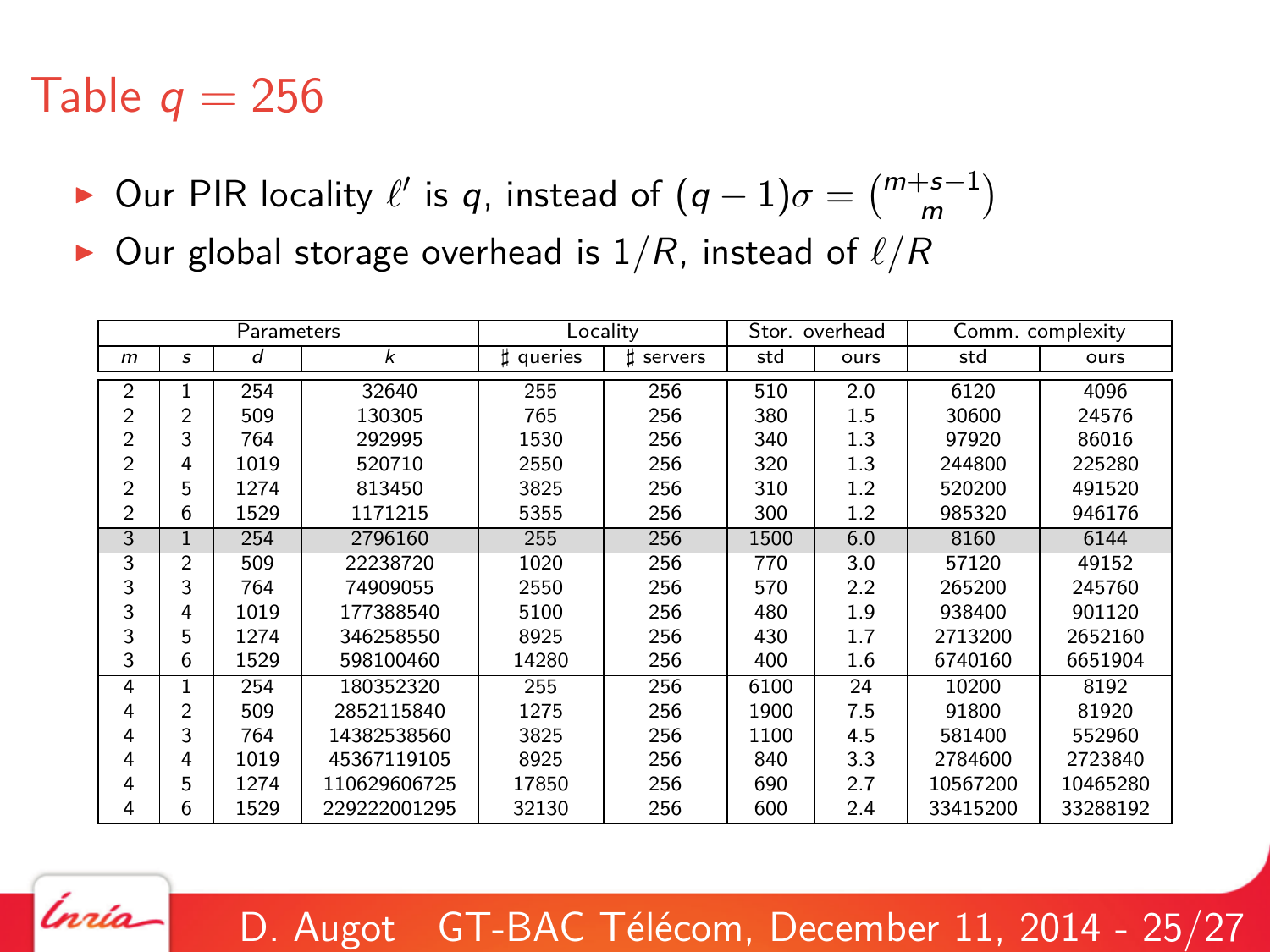# Size of *q*

Ínría-

- $\triangleright$  Being *information theoretically secure*, our protocol can be run any number of times. This implies that  $q$  can be chosen freely, and does not need to have a special relationship with the natural date.
- Imagine a database of 900 000 IPV6 adresses, each with 128 bits=16 bytes. It needs  $90\,000 \cdot 16 = 1,440,000$  bytes of storage.
- $\blacktriangleright$   $q = 256 = 2^8$ , we need a  $\mathbb{F}_q$ -dimension at least  $1,440,000$ 
	- ► We find a code of  $\mathbb{F}_q$ -dimension 2796160  $\sim$  2, 7  $\cdot$  10<sup>6</sup>, and rate 1/6.
	- $\blacktriangleright$  The LDC-locality is 255, and its PIR-locality is 256.
	- $\blacktriangleright$  The communication cost is 6,144 bits.
- $\blacktriangleright$   $q_0 = 2^4 = 16$ , we need a code of  $\mathbb{F}_{q_0}$ -dimension  $2 \cdot 1\,440\,000$ 
	- ► We find a code of  $\mathbb{F}_{q_0}$ -dimension  $2919735 \sim 2.9 \cdot 10^6$ , and rate  $1/2.8$ .
	- Its LDC-locality is 1890 while its PIR-locality is 16.
	- But the communication cost is now 1,040,256 bits.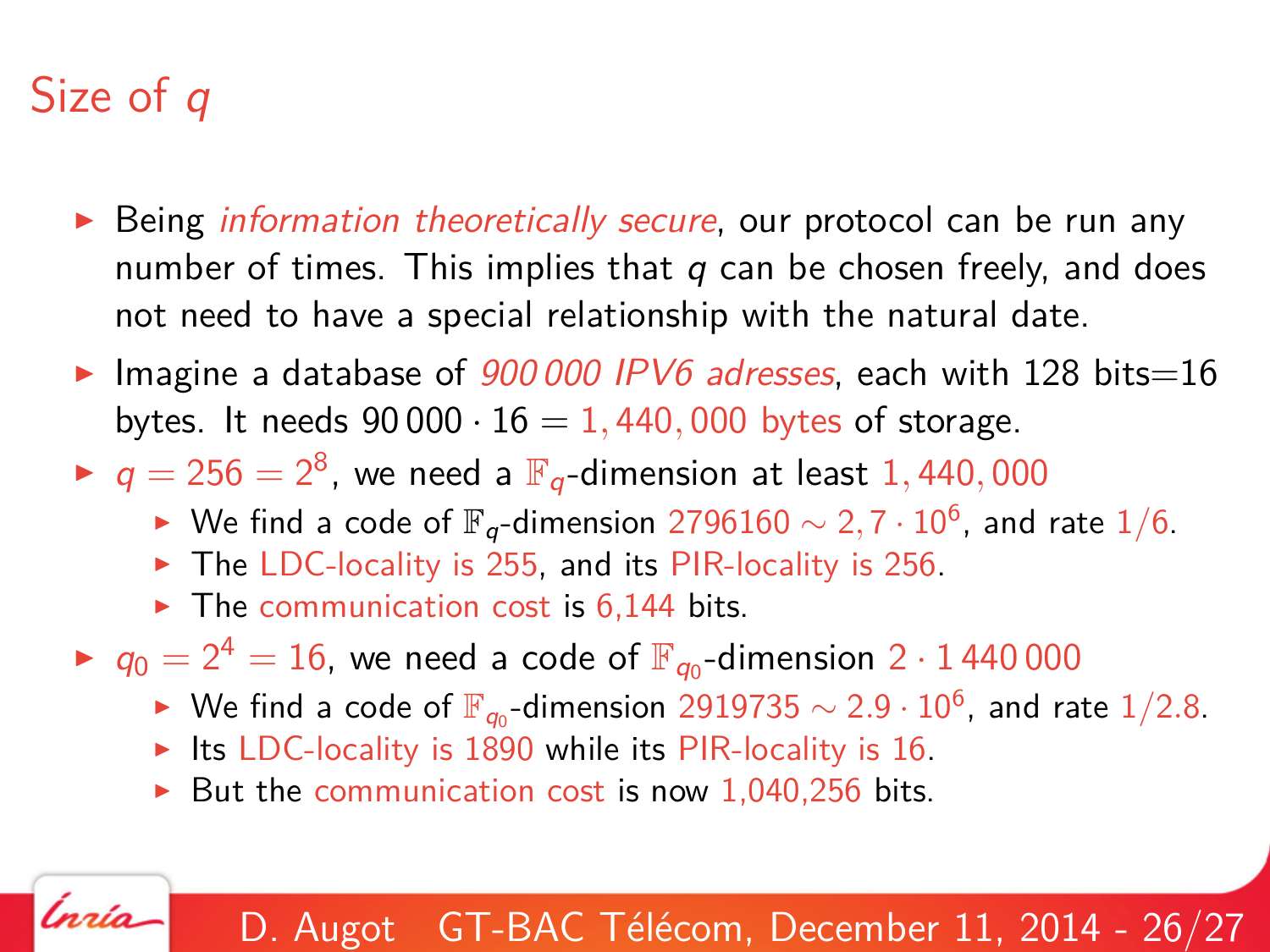## **Results**

'nrío

- <span id="page-27-0"></span> $\blacktriangleright$  The standard reduction has an overhead of  $\ell \cdot 1/R$ . Ours has only  $1/R$ , which is the natural overhead of the code.
	- ►  $k/Rq$  symbols are required per server. In particular, when  $R \geq 1/q$ , each server stores less than  $k$  symbols (size of original database) !
- ► The locality is *only q*, opposed to  $q\sigma = q\binom{m+s-1}{s}$ 
	- $\triangleright$  notion a PIR-locality different from LDC-locality
- $\blacktriangleright$  The communication complexity stays  $\approx$  the same.
- $\triangleright$  A lying server "lies always on the same hyperplane":
	- ► We can decode if the local word has  $t = \lfloor 1/2(q 1 d/s)\rfloor$  errors
	- $\triangleright$  Our protocol is a *t*-Byzantine robust
- $\triangleright$  Not at all robust to *collusions*: only two colluding servers find the line
	- incertitude drops from  $1/q^m$  to  $1/q$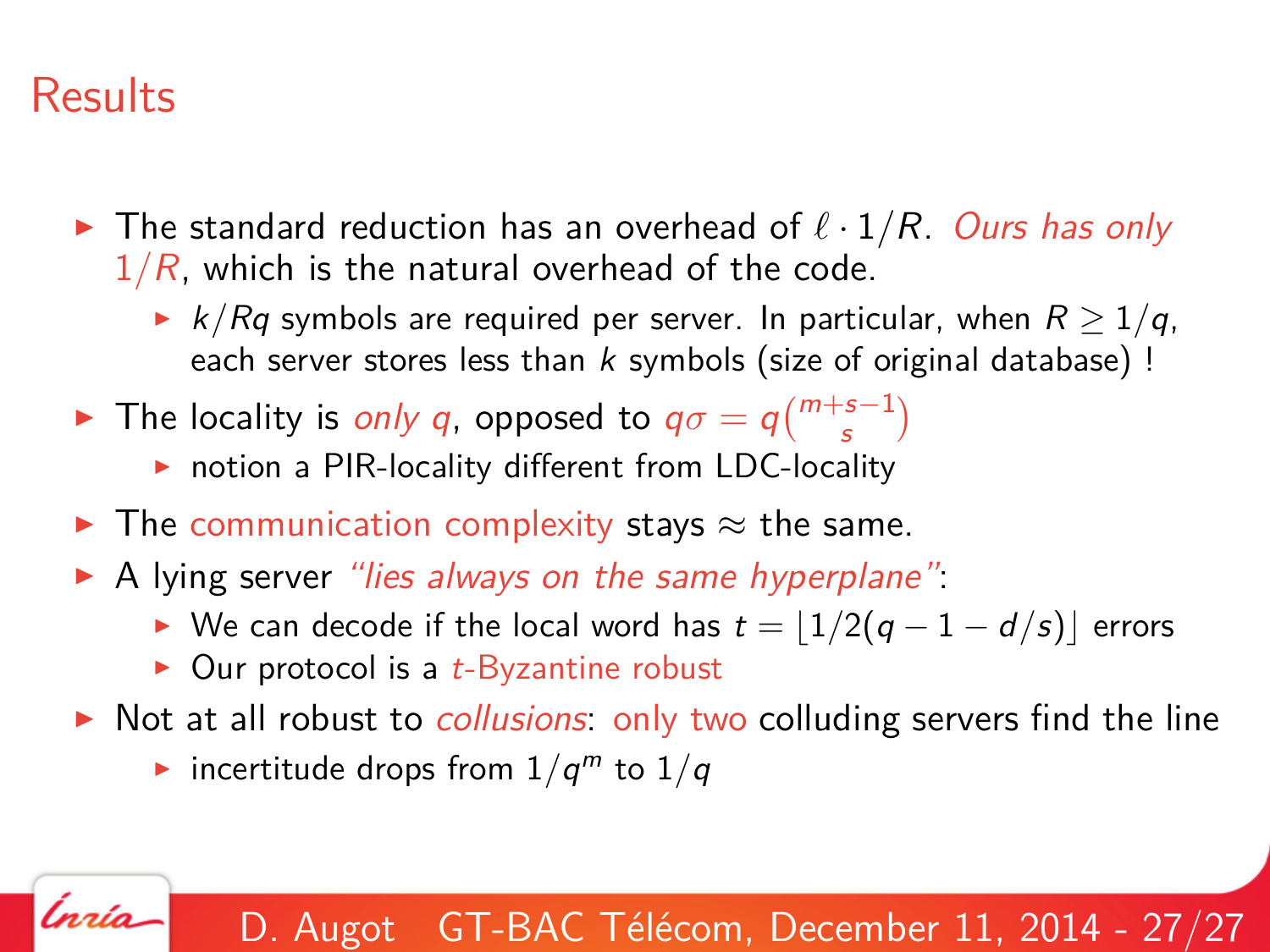## Perspectives and open problems

lnrío-

- $\triangleright$  To ensure collusion resistance, replace lines par curves of higher degree
- Changing the hyperplane  $H_m = \{x_m = 0\}$  provides (one-time) encryption (original Alcatel-Lucent idea)
- $\blacktriangleright$  Not the same alphabet for message  $\mathbb{F}_q$  and codewords  $\mathbb{F}_q^{\sigma}$ .

The standard LCC to LDC reduction does not apply. Koppart et al. use concatenation. Notion of interpolating set  $\neq$  information set

- $\blacktriangleright$  Encoding is sloooow. Need to use fast arithmetic.
- $\triangleright$  Timings for decoding are very good (because the locality is very small), can be done on a smartphone.
- $\triangleright$  Locally decode with 2-dimensional planes instead on line could enable larger d and thus higher reates (Cuong's idea)
- $\triangleright$  Use the Generalized Reed-Muller codes (from coding theory), and study their locality. This could enable higher  $d$  and higher rate.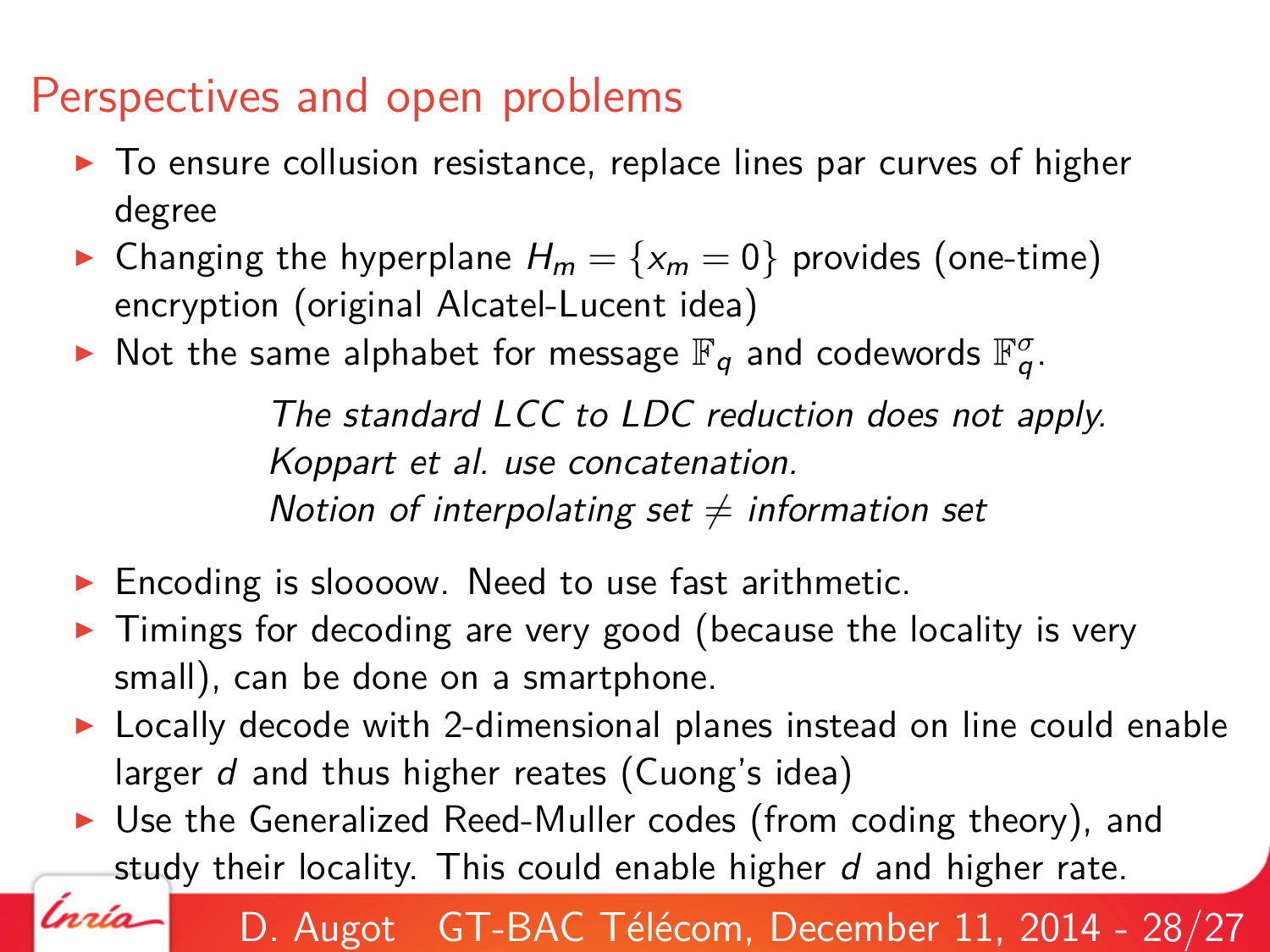# LCC

'nrío

#### Definition (Locally Correctable Code)

A code  $\mathcal{C}:\Delta^k\rightarrow \Sigma^n$  is  $(\ell,\delta)$ -locally correctable if there exists a randomized decoding algorithm  $\mathcal A$  such that:

- 1. given oracle access to  $y \in \sum^n$ , A makes at most  $\ell$  queries to y.
- 2. on input *i*, output  $A^y(i)$
- 3. when  $d(C(x), y) < \delta n$ .

$$
\Pr[\mathcal{A}^{\mathcal{Y}}(i) = C(x)_i] \geq \frac{2}{3}
$$

In the case of  $\Delta = \Sigma = \mathbb{F}_q$ , and the code being linear, LCC  $\implies$  LDC (Yekahnin 2010).